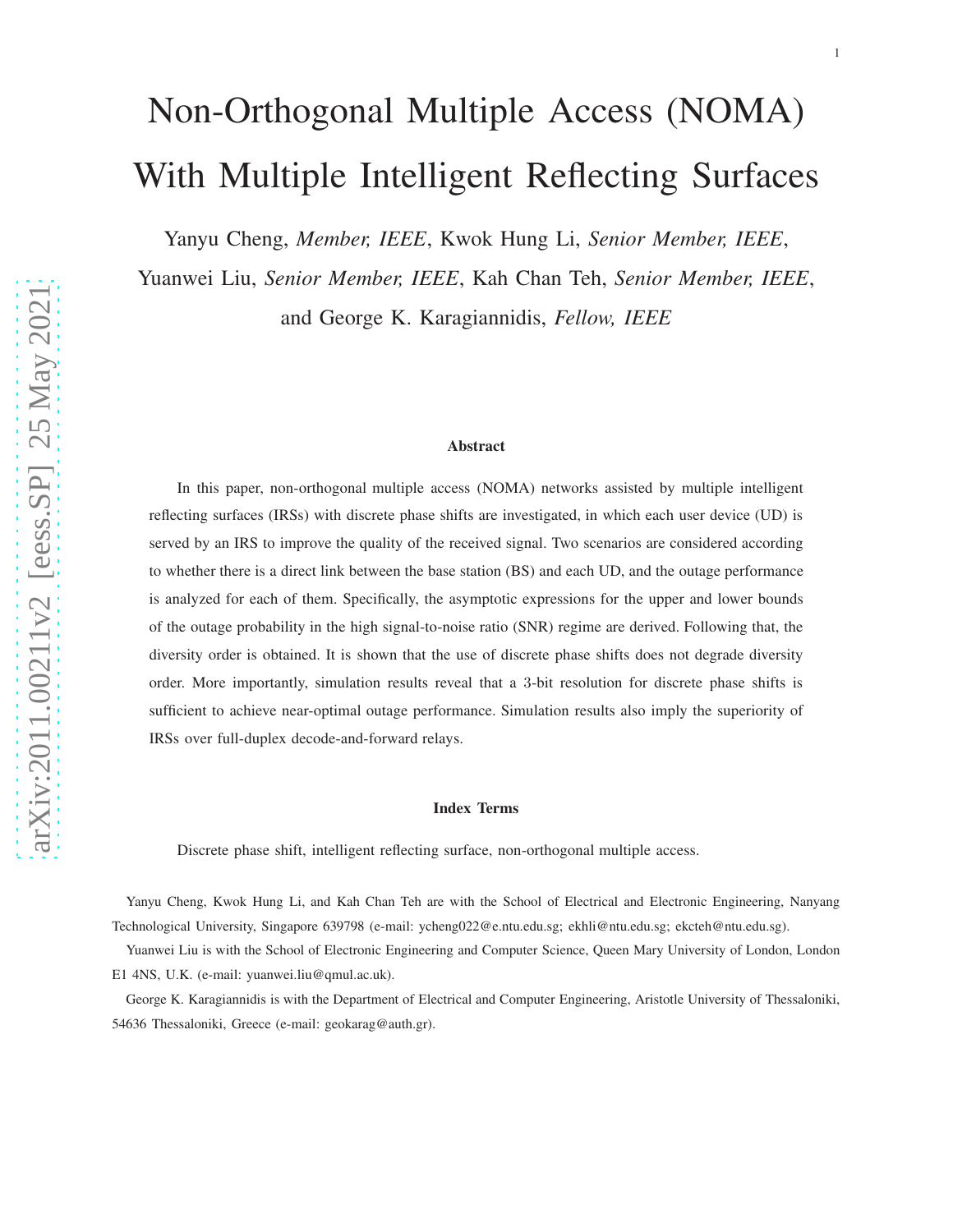# I. INTRODUCTION

Non-orthogonal multiple access (NOMA) has been proposed as a candidate technique for future wireless networks [\[1\]](#page-26-0). The key idea of NOMA is to allocate multiple users to an orthogonal resource block, e.g., a time slot, a frequency band, or a spreading code, but with different power levels [\[2\]](#page-26-1), [\[3\]](#page-26-2). It has been demonstrated that NOMA outperforms orthogonal multiple access (OMA) from the aspects of spectral efficiency, connection density, and user fairness [\[4\]](#page-26-3).

On the other hand, intelligent reflecting surfaces (IRSs) are envisioned to provide reconfigurable wireless environments for future communication networks, which are also named reconfigurable intelligent surfaces (RISs) and large intelligent surfaces (LISs) [\[5\]](#page-26-4). Specifically, an IRS consists of a large number of reconfigurable passive elements, and each element can induce a change of amplitude and phase for the incident signal [\[6\]](#page-27-0), [\[7\]](#page-27-1). By appropriately adjusting amplitude-reflection coefficients and phase-shift variables, it can improve link quality and en-hance service coverage significantly [\[8\]](#page-27-2)–[\[10\]](#page-27-3). Compared with the conventional communication assisting techniques, such as relays, IRSs consume less energy due to passive reflection and are able to operate in full-duplex (FD) mode without self-interference [\[11\]](#page-27-4). Therefore, IRSs have been proposed as a cost-effective solution to enhance the spectral and energy efficiency of future wireless communication networks [\[12\]](#page-27-5), [\[13\]](#page-27-6). Also, IRSs have been introduced to NOMA networks for performance improvement.

# *A. Related Work*

*NOMA:* NOMA has been widely studied due to its potential application prospects. In [\[14\]](#page-27-7), the authors evaluated the performance of a downlink NOMA system with randomly roaming users and showed that NOMA has better performance than the conventional multiple access (MA) techniques on ergodic sum rate. Following that, they studied the impact of user pairing on the sum rate of fixed-power-allocation NOMA and cognitive-radio-inspired NOMA systems in [\[15\]](#page-27-8). In [\[16\]](#page-27-9), the authors demonstrated that NOMA using a fair power allocation approach can always outperform OMA in terms of capacity. A new evaluation criterion was proposed to analyze the performance gain of NOMA over OMA in [\[17\]](#page-27-10), which considered not only sum rate but also individual rates. In [\[18\]](#page-27-11), the authors applied the simultaneous wireless information and power transfer (SWIPT) to NOMA networks and proved that the use of SWIPT does not degrade diversity order as compared with the conventional NOMA.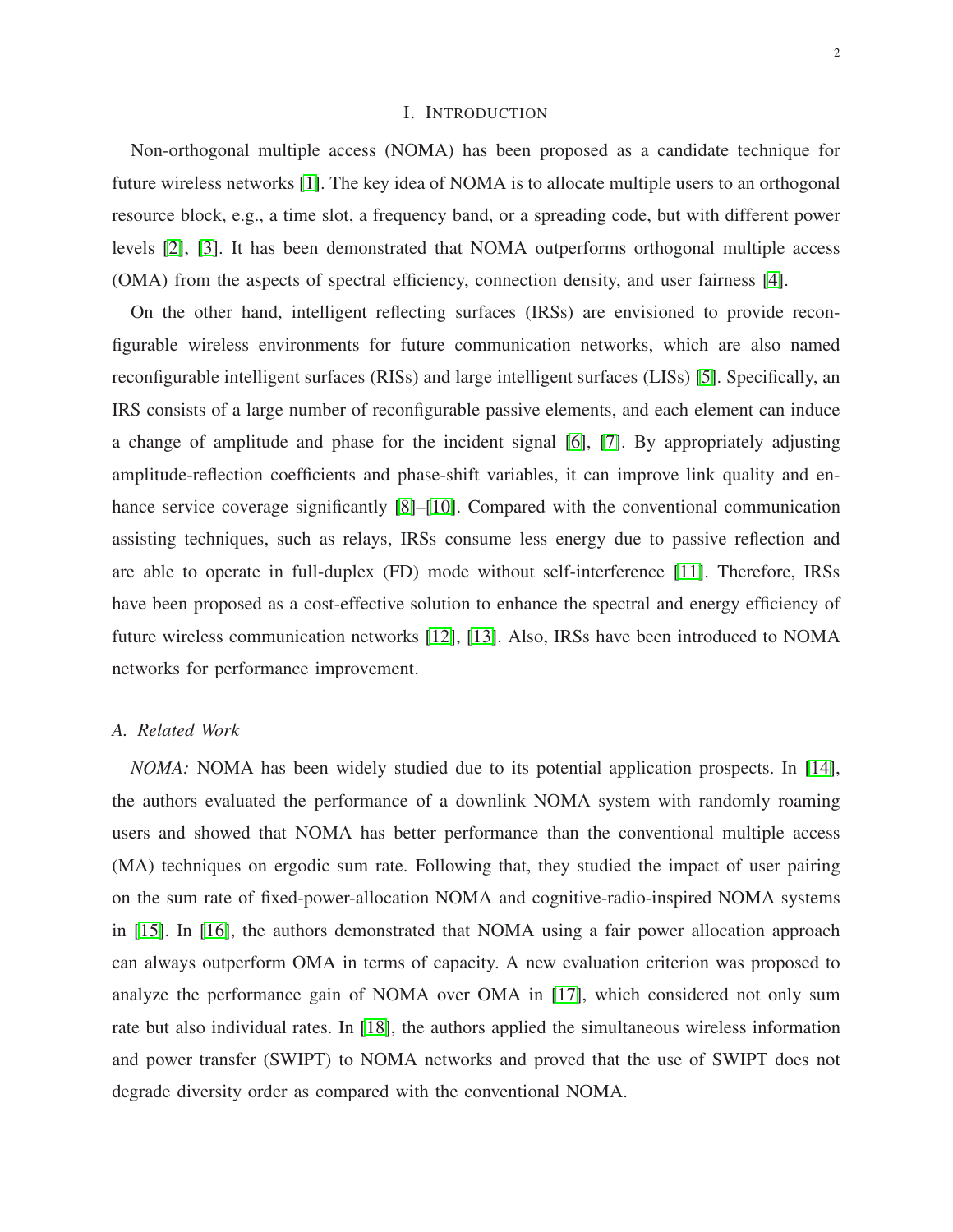3

*IRSs with continuous phase shifts:* IRSs have attracted intensive research interest from both academia and industry [\[19\]](#page-27-12), [\[20\]](#page-27-13). For the application of IRSs, it is crucial to precisely estimate the channel state information (CSI). A channel estimation protocol was proposed for IRS-assisted multiple-input single-output (MISO) networks in [\[21\]](#page-27-14). To shorten the training sequence, a channel estimation method was designed for downlink IRS-aided multiple-input multiple-output (MIMO) networks in [\[22\]](#page-27-15). A message-passing-based algorithm was proposed for uplink IRS-aided MIMO networks in [\[23\]](#page-27-16). IRSs have been demonstrated to outperform various types of relays, including both decode-and-forward (DF) and amplify-and-forward (AF) relays under half-duplex (HD) and FD modes. For HD relaying networks, the data rate is scaled down by a factor of two, since two phases are required for the data transmission by the transmitter and relay [\[24\]](#page-27-17). For FD relaying networks, there is residual loop-back self-interference, which consequently degrades system performance [\[24\]](#page-27-17). Under the AF relaying protocol, when a relay node amplifies the received signal, it simultaneously amplifies the noise, while IRSs do not have that disadvantage [\[11\]](#page-27-4), [\[24\]](#page-27-17). In [\[25\]](#page-27-18), IRSs were indicated to outperform HD DF relays when the number of reflecting elements is large enough. In [\[26\]](#page-28-0), it was revealed that IRS-aided systems outperform FD DF relay (FDR)-aided systems when the number of IRSs exceeds a certain value. Passivebeamforming design for IRSs is critical to system performance. In [\[27\]](#page-28-1), multiple IRSs were deployed in a single-input single-output (SISO) system, and the passive beamforming of IRSs was optimized by minimizing outage probability. Active and passive beamforming was jointly optimized for IRS-aided MISO systems in [\[28\]](#page-28-2) and [\[29\]](#page-28-3) with different objectives. For physical layer security, IRSs can enhance system performance by blocking the signals of eavesdroppers [\[30\]](#page-28-4), [\[31\]](#page-28-5).

*IRSs with discrete phase shifts:* The aforementioned works assume that IRSs have continuous phase shifts. However, in practice, it is difficult to realize continuous phase shifts due to hardware limitations. Moreover, the complexity and cost will be extremely high, especially when there are a large number of reflecting elements. Thus, it is more practical to consider discrete phase shifts. In [\[32\]](#page-28-6), the performance of an IRS-aided SISO system was evaluated from the data rate perspective. In [\[33\]](#page-28-7), the uplink transmission for an IRS-aided system was studied, and the problems of channel estimation and passive beamforming were investigated. In [\[34\]](#page-28-8), an IRS-aided MISO system was considered, and the active and passive beamforming were jointly optimized to maximize the weighted sum rate. For IRS-aided MISO systems, the transmit power was minimized by designing active and passive beamforming in [\[35\]](#page-28-9)–[\[37\]](#page-28-10). The symbol error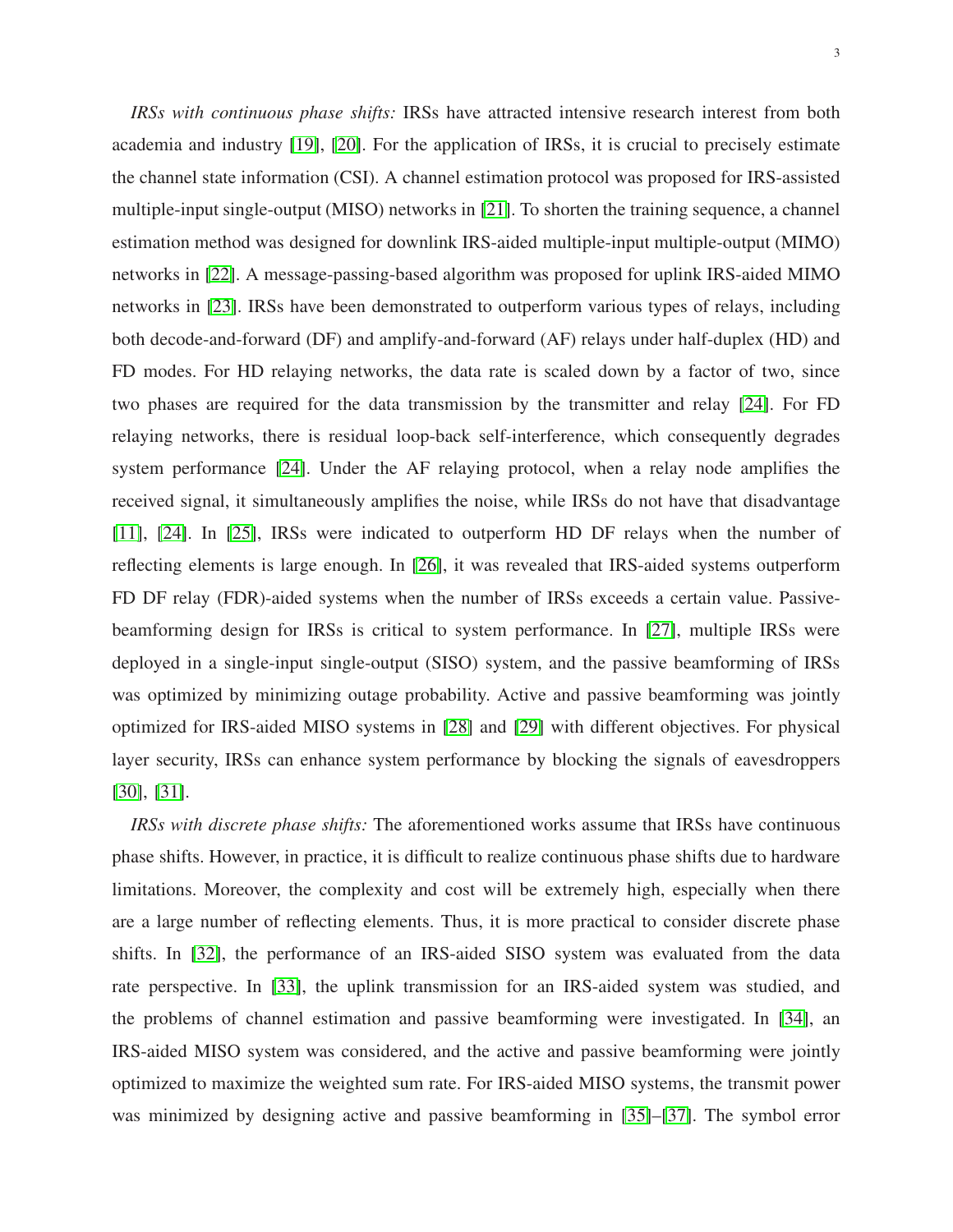rate was minimized by optimizing active and passive beamforming in [\[38\]](#page-28-11).

*IRS-assisted NOMA:* The combination of these two critical techniques, i.e., IRS and NOMA, has also been widely investigated. In [\[39\]](#page-28-12), an IRS was deployed in a NOMA system to improve the coverage by assisting a cell-edge user device (UD) in data transmission. In [\[40\]](#page-28-13), the impact of random phase shifting and coherent phase shifting for IRS-aided NOMA systems was further investigated. In [\[41\]](#page-28-14) and [\[42\]](#page-28-15), the beamforming vectors of the base station (BS) and IRS were optimized for IRS-assisted NOMA systems. The aforementioned works assumed that the BS-IRS-UD channel is non-line-of-sight (NLoS). Since IRSs can be pre-deployed, the paths between the BS and IRSs may have line-of-sight (LoS) [\[43\]](#page-28-16)–[\[45\]](#page-28-17). For IRS-assisted NOMA networks, the authors assumed the BS-IRS-UD link to be LoS and optimized active and passive beamforming vectors in [\[43\]](#page-28-16). The authors adopted machine learning approaches to jointly design power allocation, passive beamforming, and the position of IRS in [\[44\]](#page-28-18). The performance of IRS-aided NOMA systems was analyzed in [\[45\]](#page-28-17), [\[46\]](#page-29-0), where continuous phase shifts were assumed.

# *B. Motivation and Contributions*

Most of the current studies focus on the centralized IRS, which has practical limitations [\[47\]](#page-29-1). Alternatively, the distributed IRSs have been proposed to be more practical. Moreover, the current works related to IRSs with discrete phase shifts mainly focus on optimizing beamforming [\[32\]](#page-28-6)–[\[38\]](#page-28-11), but lack corresponding performance analysis. Due to taking into account IRSs with discrete phase shifts, it is a challenging task to evaluate system performance. This motivates us to characterize the performance of NOMA systems assisted by multiple IRSs with discrete phase shifts, which is beneficial to future deployment of IRSs. The contributions are summarized as follows:

- We characterize the performance of NOMA networks assisted by multiple IRSs with discrete phase shifts. More specifically, we consider two scenarios based on whether there are direct links between the BS and UDs.
- To be practical, we adopt the Nakagami-m fading model for BS-UD and BS-IRS-UD links so that those links can be either LoS or NLoS. Correspondingly, for each scenario, we derive the probability density function (PDF) and the cumulative distribution function (CDF) of the ordered channel gain by utilizing the Laplace transform.
- We derive the high signal-to-noise ratio (SNR) asymptotic expressions for the upper and lower bounds of the outage probability for each scenario.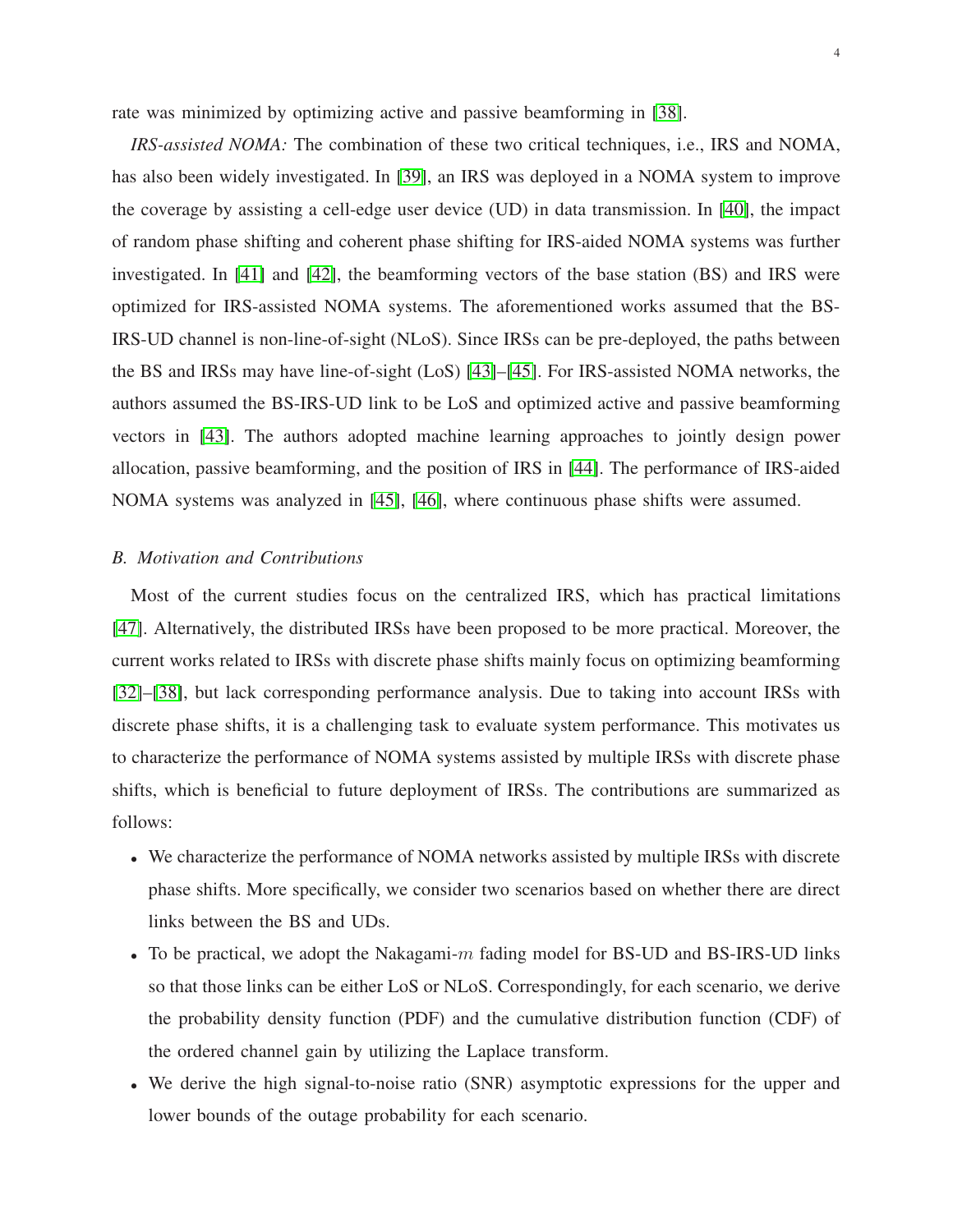• To gain further insight, we obtain the diversity order for each scenario. We demonstrate that discrete phase shifts do not jeopardize diversity order as compared with continuous phase shifts. Simulation results further reveal that a 3-bit resolution for phase shifts is sufficient to achieve near-optimal outage performance.

#### *C. Organization and Notation*

The remainder of this paper is organized as follows. In Section [II,](#page-4-0) the system model of multi-IRS assisted NOMA is described. The performance analysis of Scenario I is conducted in Section [III,](#page-7-0) followed by the analysis of Scenario II in Section [IV.](#page-12-0) Numerical and simulation results are presented in Section [V.](#page-17-0) Finally, our conclusion is drawn in Section [VI.](#page-21-0)

In this paper, scalars are denoted by italic letters. Vectors and matrices are denoted by boldface letters. For a vector v,  $v^T$  denotes the transpose of v.  $diag(v)$  denotes a diagonal matrix in which each diagonal element is the corresponding element in v, respectively.  $arg(\cdot)$  denotes the argument of a complex number.  $\mathbb{C}^{x \times y}$  denotes the space of  $x \times y$  complex-valued matrices.  $P_r(\cdot)$  denotes the probability.

# II. SYSTEM MODEL

<span id="page-4-0"></span>We consider a NOMA network assisted by multiple IRSs with discrete phase shifts. Specifically, there is a single-antenna BS and N IRSs, denoted by  $R_1, R_2, \dots, R_N$ . All IRSs can be pre-deployed and have a sufficient distance from each other. Therefore, each IRS has a service coverage without overlapping with other IRSs' service coverages, and the interference signals reflected from neighboring IRSs can be neglected due to severe path loss [\[39\]](#page-28-12). Within the service area of each IRS, we select a single-antenna UD for this IRS. All N selected UDs, denoted by  $U_1, U_2, \cdots, U_N$ , form a NOMA group, and each UD is assisted by the corresponding IRS to communicate with the BS. Based on the positions of all UDs, we consider two scenarios, Scenario I and Scenario II. More specifically, in Scenario I, all UDs are far away from the BS, and there is no direct link between the BS and each UD as shown in Fig. [1\(](#page-5-0)a), while in Scenario II, all UDs can communicate with the BS directly as shown in Fig. [1\(](#page-5-0)b). Each IRS has K discrete reflecting elements. The reflection-coefficient matrix of  $\mathbb{R}_n$ , denoted by  $\Theta_n = \text{diag}(\beta_1^n e^{j\theta_1^n}, \beta_2^n e^{j\theta_2^n}, \cdots, \beta_K^n e^{j\theta_K^n})$  (note that  $j = \sqrt{-1}$ ), can be intelligently adjusted, where  $\beta_k^n \in [0,1]$  and  $\theta_k^n$  are the amplitude-reflection coefficient and phase-shift variable of the kth element, respectively. To be practical, we consider discrete phase shifts which have a b-bit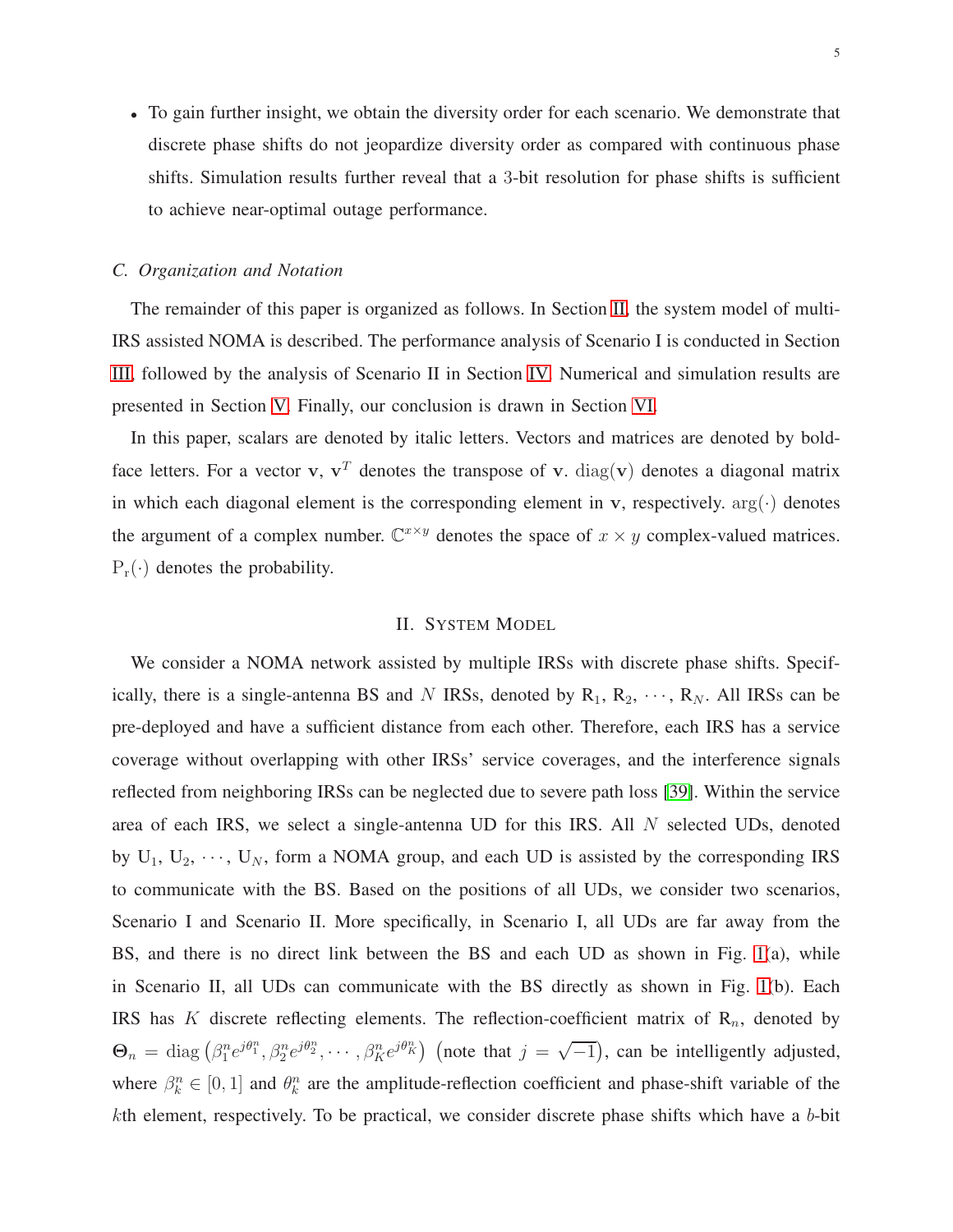<span id="page-5-0"></span>

communicate with the BS directly.

communicate with the BS directly.

Fig. 1: The system models of multi-IRS assisted NOMA with discrete phase shifts for two scenarios.

resolution with  $L = 2<sup>b</sup>$  levels. By uniformly quantizing the interval  $[0, 2\pi)$ , we have the set of discrete phase-shift variables,  $\mathcal{D} = \left\{ \frac{\Delta}{2} \right\}$  $\frac{\Delta}{2}$ ,  $\frac{3\Delta}{2}$  $\frac{\Delta}{2}, \cdots, \frac{(2L-1)\Delta}{2}$ , where  $\Delta = 2\pi/L$ .

*Remark* 1*.* In the system model, each IRS serves a UD in the NOMA group. It can also simultaneously serve other UDs that are not in this NOMA group within the service coverage. Each IRS's parameters are optimized for the UD in the NOMA group, i.e., the prioritized UD. For other UDs served by this IRS, it is a scenario of random phase shifts, and the corresponding performance has been analyzed [\[40\]](#page-28-13). Hence, in this paper, we only analyze the performance of prioritized UDs. Moreover, since IRSs can significantly improve channel quality, the performance of prioritized UDs can be guaranteed. For each IRS, we can select the UD with the highest quality-of-service requirement to be the prioritized UD.

# *A. Channel Model*

For both scenarios, all channels experience quasi-static flat fading, and the CSI of all channels is assumed to be perfectly known at the BS. As IRSs can be pre-deployed, both BS-IRS and IRS-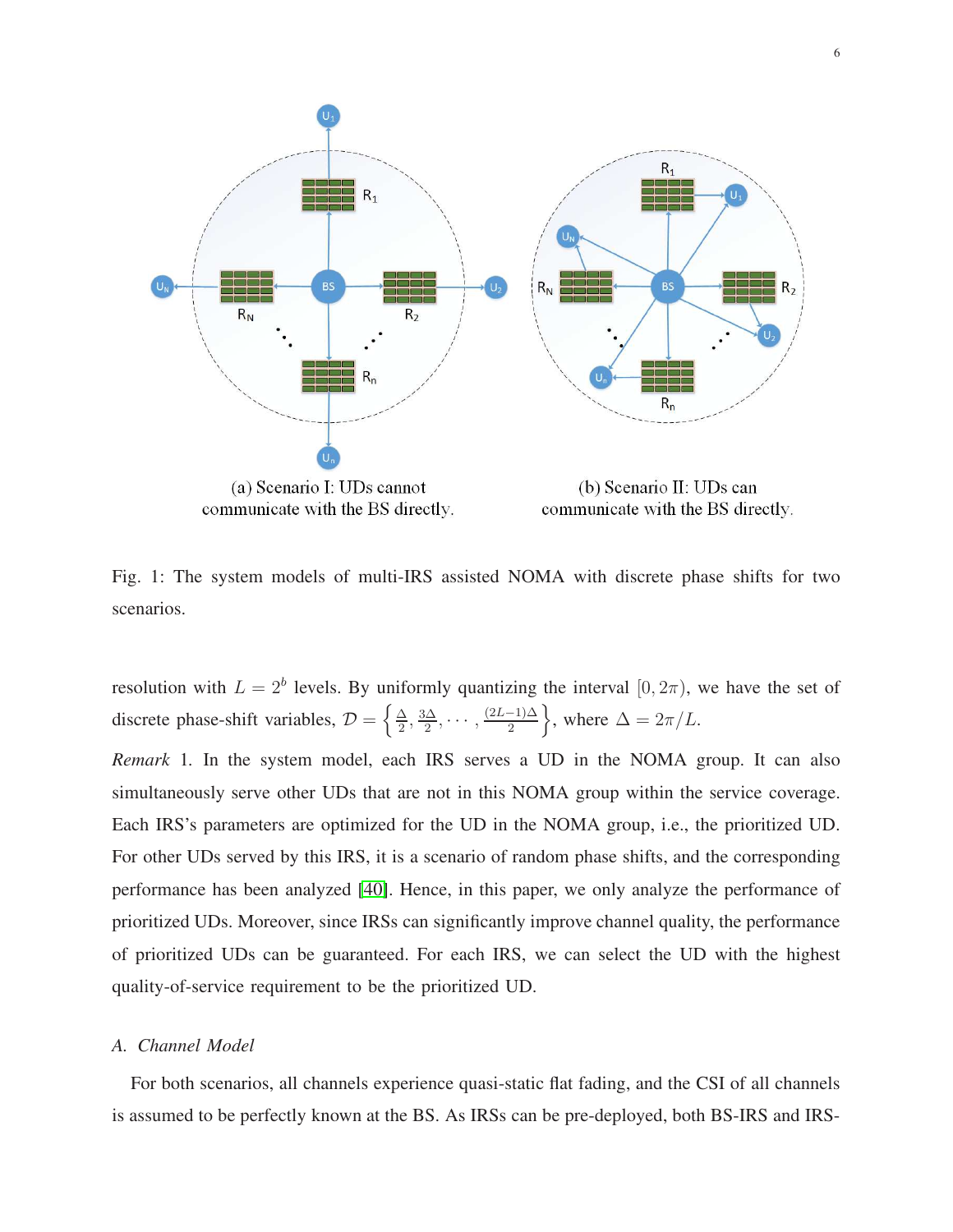UD links can be either LoS or NLoS. To realize this assumption, we adopt the Nakagami- $m$  fad-ing model [\[45\]](#page-28-17), [\[46\]](#page-29-0). The channel between the BS and  $R_n$  is denoted by  $G_n \in \mathbb{C}^{1 \times K}$ . The channel between  $R_n$  and  $U_n$  is denoted by  $g_n \in \mathbb{C}^{K \times 1}$ . Particularly, they are  $G_n = [G_1^n, G_2^n, \cdots, G_K^n]$ and  $\mathbf{g}_n = [g_1^n, g_2^n, \dots, g_K^n]^T$ , respectively. All elements in  $\mathbf{G}_n$  have a fading parameter of  $m_G$ , and all elements in  $g_n$  have a fading parameter of  $m_q$ . For Scenario II, besides BS-IRS-UD links, there are direct links between the BS and UDs. The channel between the BS and  $U_n$  is denoted by  $h_n$ , which also follows the Nakagami-m fading model with a fading parameter of  $m_h$ . In particular, it is NLoS for  $m_g = 1$  and it is LoS for  $m_g > 1$  ( $\mathcal{G} \in \{G, g, h\}$ ).

#### *B. Signal Model*

*1) Scenario I:* In Scenario I, there is no direct link between the BS and each UD. Without loss of generality, assume that  $|G_1 \Theta_1 g_1| \leq |G_2 \Theta_2 g_2| \leq \cdots \leq |G_N \Theta_N g_N|$ . The BS broadcasts the signal  $x$  which is given by

$$
x = \sum_{n=1}^{N} \sqrt{\alpha_n P} s_n,
$$
\n(1)

where P is the transmit power,  $s_n$  is the signal transmitted to  $U_n$ , and  $\alpha_n$  is the power allocation coefficient of  $U_n \left( \sum_{n=1}^N \alpha_n = 1 \right)$ . Note that we assume the fixed power allocation sharing between all UDs and set  $\alpha_1 > \alpha_2 > \cdots > \alpha_N$  for user fairness [\[39\]](#page-28-12), [\[40\]](#page-28-13), [\[45\]](#page-28-17). The received signal at  $U_n$  is expressed as

$$
y_n^1 = \mathbf{G}_n \mathbf{\Theta}_n \mathbf{g}_n x + n_n,\tag{2}
$$

where  $n_n$  is the additive white Gaussian noise (AWGN) at  $U_n$ . Based on the successive interference cancellation (SIC) principle,  $U_n$  needs to detect the signals of  $U_l$  ( $l \leq n$ ) in a successive manner. The signal-to-interference-plus-noise ratio (SINR) of detecting  $U_l$ 's signal at  $U_n$   $(l \leq n < N$  or  $l < n = N)$  is given by

$$
\Psi_{n \leftarrow l}^{1} = \frac{|\mathbf{G}_{n} \mathbf{\Theta}_{n} \mathbf{g}_{n}|^{2} \alpha_{l}}{|\mathbf{G}_{n} \mathbf{\Theta}_{n} \mathbf{g}_{n}|^{2} \sum_{i=l+1}^{N} \alpha_{i} + \frac{1}{\rho}},
$$
\n(3)

<span id="page-6-0"></span>where  $\rho = P/\sigma_n^2$ . As a special case, when  $l = n = N$ , the SNR of decoding U<sub>N</sub>'s signal at U<sub>N</sub> is given by

$$
\Psi_{N\leftarrow N}^1 = |\mathbf{G}_N \mathbf{\Theta}_N \mathbf{g}_N|^2 \alpha_N \rho. \tag{4}
$$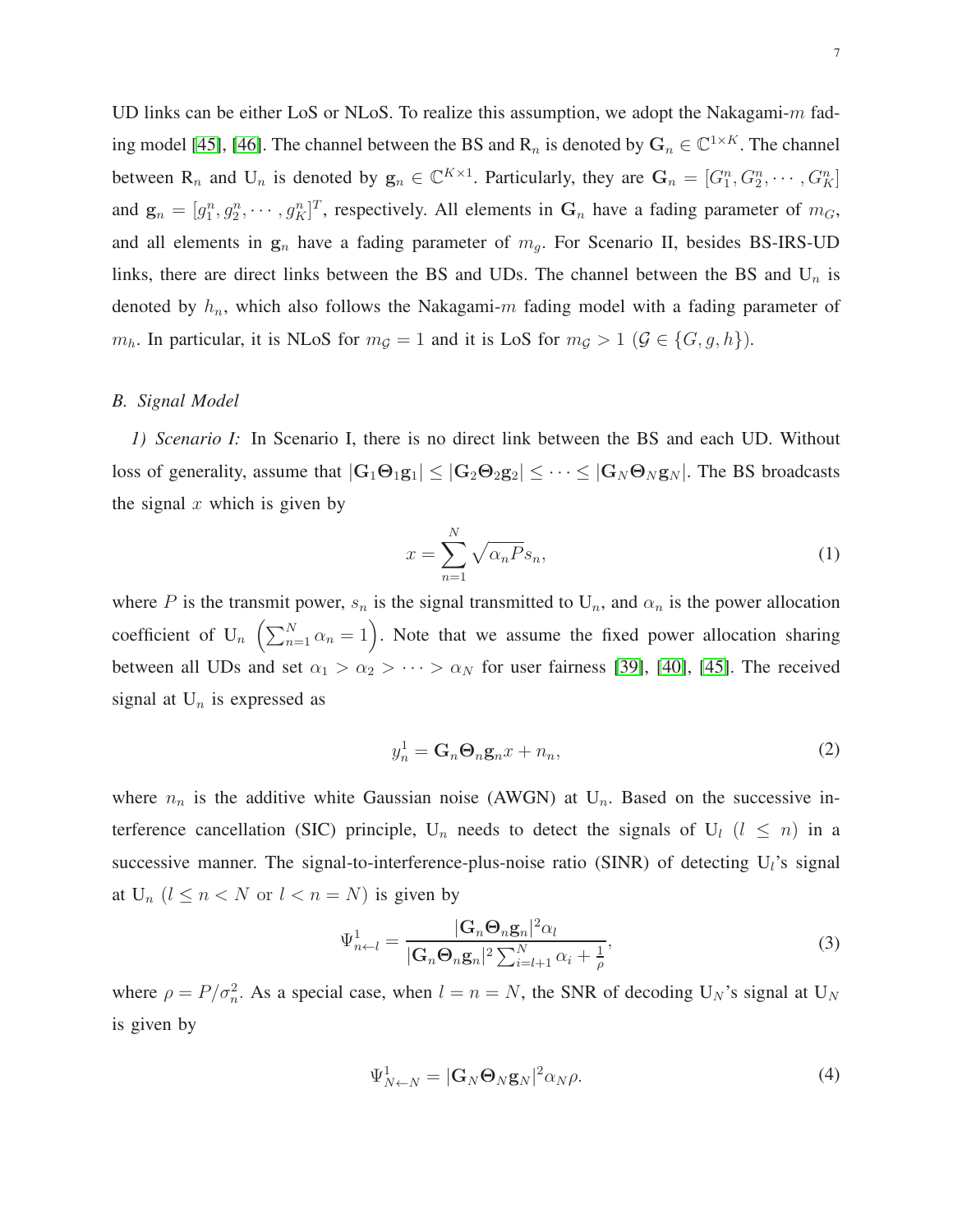*2) Scenario II:* As compared with Scenario I, the difference is that there are direct links between the BS and all UDs in Scenario II. Without loss of generality, we assume that  $|h_1 +$  $|\mathbf{G}_1\mathbf{\Theta}_1\mathbf{g}_1| \leq |h_2 + \mathbf{G}_2\mathbf{\Theta}_2\mathbf{g}_2| \leq \cdots \leq |h_N + \mathbf{G}_N\mathbf{\Theta}_N\mathbf{g}_N|$ . The received signal at  $U_n$  is given by

$$
y_n^2 = (h_n + \mathbf{G}_n \mathbf{\Theta}_n \mathbf{g}_n) x + n_n. \tag{5}
$$

The SINR of detecting U<sub>l</sub>'s signal at U<sub>n</sub>  $(l \le n < N$  or  $l < n = N)$  is given by

$$
\Psi_{n\leftarrow l}^{2} = \frac{|h_{n} + \mathbf{G}_{n} \mathbf{\Theta}_{n} \mathbf{g}_{n}|^{2} \alpha_{l}}{|h_{n} + \mathbf{G}_{n} \mathbf{\Theta}_{n} \mathbf{g}_{n}|^{2} \sum_{i=l+1}^{N} \alpha_{i} + \frac{1}{\rho}}.
$$
\n(6)

<span id="page-7-0"></span>For the case of  $l = n = N$ , the SNR of decoding  $U_N$ 's signal at  $U_N$  is given by

$$
\Psi_{N\leftarrow N}^2 = |h_n + \mathbf{G}_N \mathbf{\Theta}_N \mathbf{g}_N|^2 \alpha_N \rho. \tag{7}
$$

### III. SCENARIO I (WITHOUT DIRECT LINK)

In this section, we will analyze the outage performance of Scenario I.

### *A. IRS Parameters for Scenario I*

We aim to provide the best channel quality to each UD by adjusting the parameters of each IRS. For the BS-IRS-U<sub>n</sub> link, it is to maximize  $|G_n \Theta_n g_n| =$  $\sum_{k=1}^K \beta_k^n G_k^n g_k^n e^{j\theta_k^n}$ . This can be achieved by intelligently adjusting  $\theta_k^n$ , the phase-shift variable of each element. The optimal discrete phase-shift variables are derived below.

<span id="page-7-1"></span>**Lemma 1.** Denote the optimal discrete phase-shift variable by  $\hat{\theta}_k^{1,n}$  $\int_k^{1,n}$ . Then, we have

$$
\hat{\theta}_k^{1,n} = \Delta\left(\left\lfloor \frac{\bar{\theta}_k^{1,n}}{\Delta} \right\rfloor + \frac{1}{2}\right), \quad k = 1, 2, \cdots, K,
$$
\n(8)

where  $\lfloor \cdot \rfloor$  is the floor function,  $\bar{\theta}_k^{1,n} = \tilde{\theta}_n - \arg(G_k^n g_k^n)$ , and  $\tilde{\theta}_n$  is an arbitrary constant ranging *in*  $[0, 2\pi)$ *.* 

*Proof.* By adjusting phase-shift variables to make all phases of  $G_k^n g_k^n e^{j\theta_k^n}$  to be the same, we can obtain the optimal continuous phase-shift variables. There is more than one solution for  $\{\theta_k^n\}$ , and the generalized solution is  $\bar{\theta}_k^{1,n}$  $k<sup>1,n</sup>$ . Since we consider discrete phase shifts, we can adjust the phase-shift variable of each element to be close to the optimal continuous phase-shift variable and obtain the optimal discrete phase-shift variable as  $(8)$ . This completes the proof.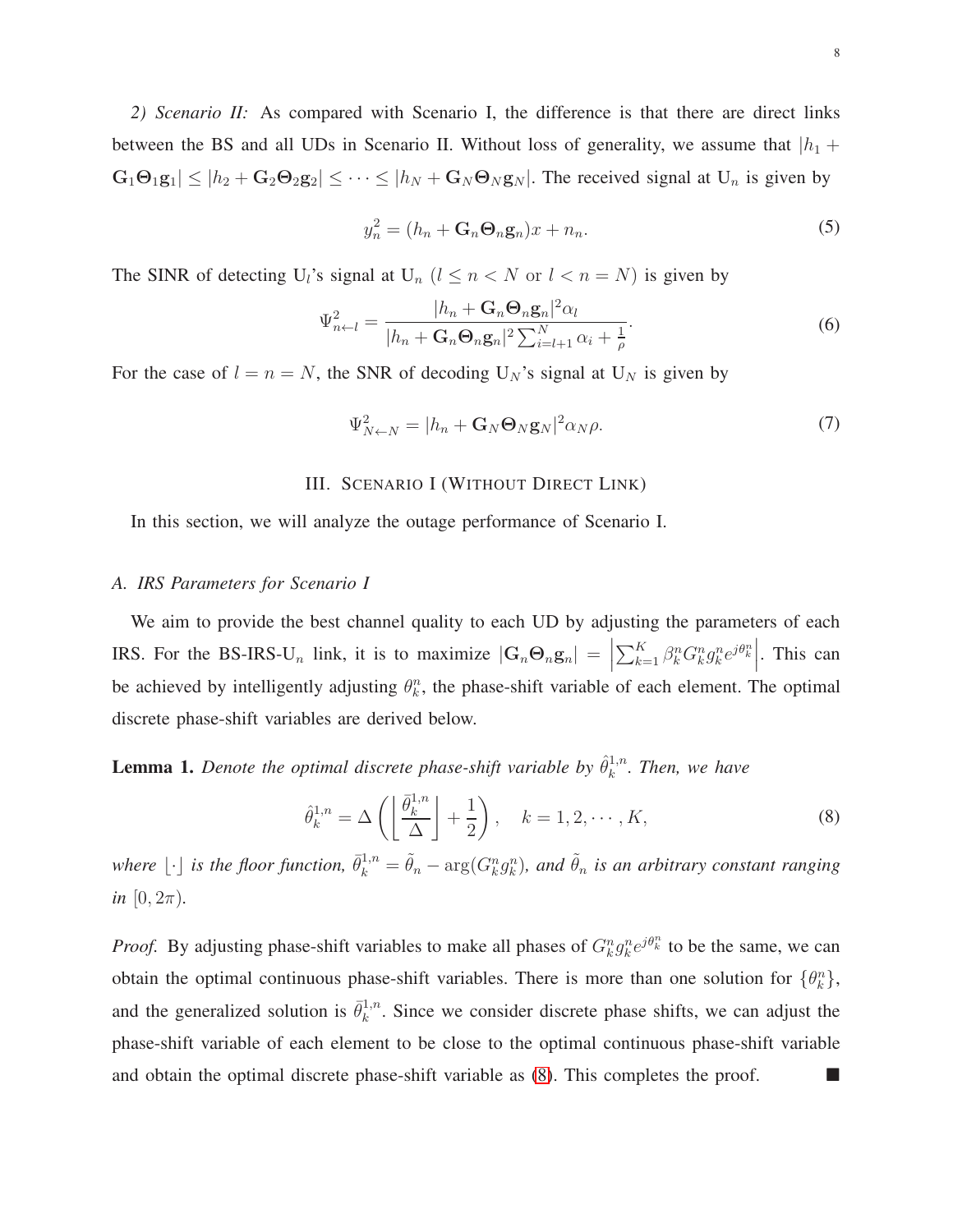<span id="page-8-0"></span>

Fig. 2: The ratio of the average equivalent channel gain with discrete phase shifts to that with continuous phase shifts when  $m_G = 2$ ,  $m_g = 1$ , and  $\beta = 0.9$  in Scenario I.

The equivalent channel gain after adopting optimal continuous phase shifts  $\{\bar{\theta}_k^{1,n}\}$  $\{e^{i,n}\}\$  is given by  $|\mathbf{G}_n \mathbf{\Theta}_n \mathbf{g}_n| = \beta$  $\sum_{k=1}^{K} G_k^n g_k^n e^{j\bar{\theta}_k^{1,n}} = \beta \sum_{k=1}^{K} |G_k^n||g_k^n|$ , where we assume that  $\beta_k^n = \beta$ ,  $\forall n, k$ , without loss of generality. For discrete phase shifts, the quantization error at the kth element is given by  $\theta_k^{1,n,er} = \hat{\theta}_k^{1,n} - \bar{\theta}_k^{1,n}$  $\frac{1}{k}$ , which is uniformly distributed in  $\left[-\frac{\Delta}{2}\right]$  $\frac{\Delta}{2}$ ,  $\frac{\Delta}{2}$  $\frac{\Delta}{2}$ ). As such, after adopting the optimal discrete phase-shift variables  $\{\hat{\theta}_k^{1,n}\}$  $\{k^{1,n}\}\$ , we can obtain the equivalent channel gain as

$$
|\mathbf{G}_n \mathbf{\Theta}_n \mathbf{g}_n| = \beta \left| \sum_{k=1}^K G_k^n g_k^n e^{j \hat{\theta}_k^{1,n}} \right| = \beta \left| \sum_{k=1}^K G_k^n g_k^n e^{j \bar{\theta}_k^{1,n}} e^{j \theta_k^{1,n,er}} \right| = \beta \left| \sum_{k=1}^K |G_k^n| |g_k^n| e^{j \theta_k^{1,n,er}} \right|.
$$
 (9)

To verify our analysis of the optimal discrete phase shifts, we have conducted Monte Carlo simulations, and the results are shown in Fig. [2.](#page-8-0) It is observed that the ratio of the equivalent channel gain with discrete phase shifts to that with continuous phase shifts increases as the value of b increases, and gradually approaches 1.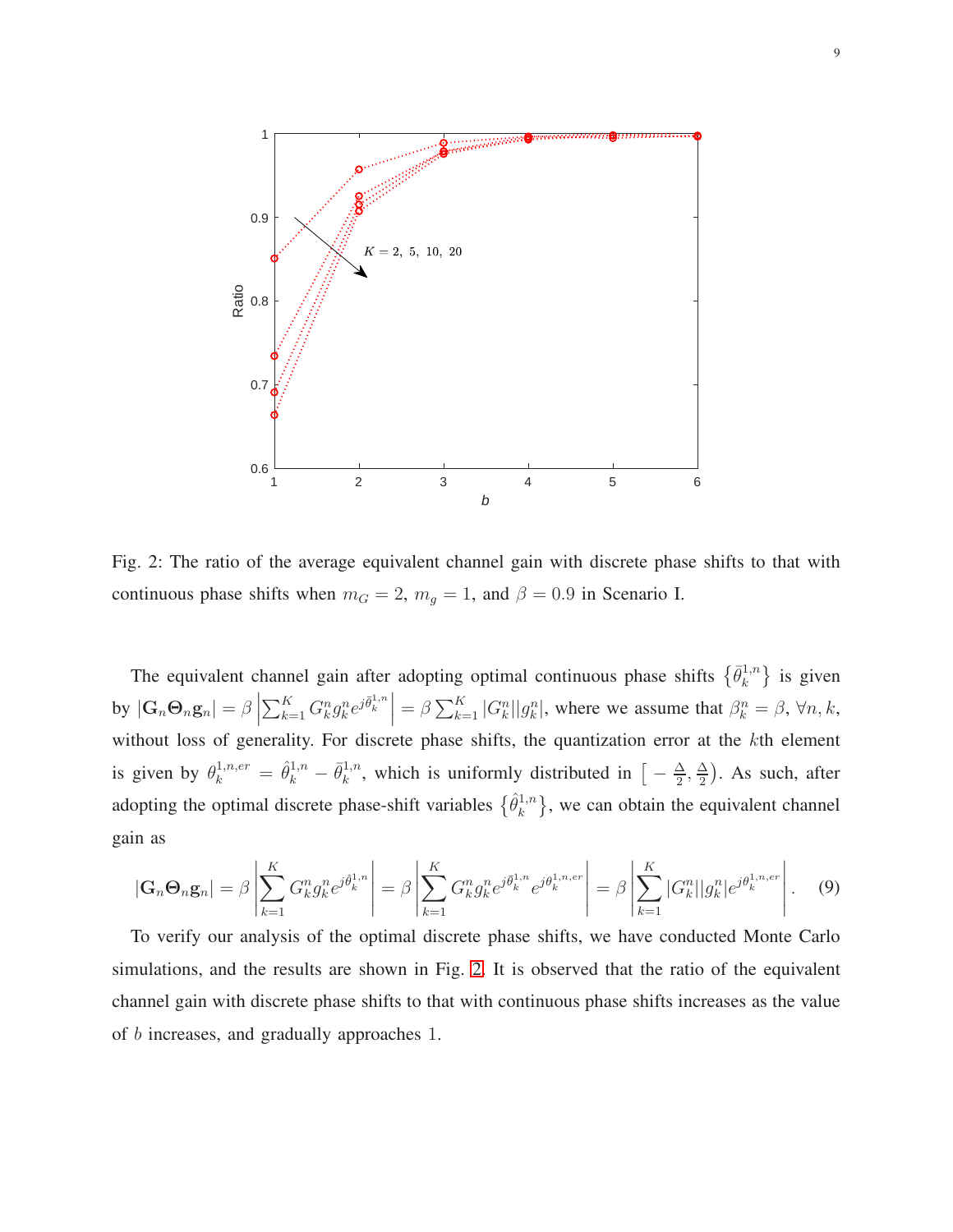### *B. Channel Statistics without Direct Link*

The derivation of channel statistics for IRS-aided systems is a challenging task. In this paper, we take into account the discrete phase shifts, which further increases the difficulty of the derivation. It is proved that the central limit theorem (CLT)-based channel statistics of the BS-IRS-UD link are inaccurate when the channel gain is near 0 [\[40\]](#page-28-13), [\[46\]](#page-29-0). As we aim to obtain the diversity order, we cannot use the CLT to derive channel statistics. On the other hand, the Laplace transform can be used to derive the accurate channel statistics for the channel gain near 0 [\[40\]](#page-28-13), [\[46\]](#page-29-0). Therefore, we directly use it to derive new channel statistics of ordered UDs. Consequently, we can gain some insightful results, such as diversity order, although the closedform expression for the outage probability cannot be derived. The channel statistics for Scenario I are shown in the following lemma.

<span id="page-9-0"></span>**Lemma 2.** *Denote that*  $Y_n = \beta$  $\sum_{k=1}^{K} |G_k^n| |g_k^n| e^{j \theta_k^{1,n,er}}$ *which is the* n*th channel gain in ascending order. Based on order statistics, when*  $m_G \neq m_g$  *and*  $b \geq 2$ *, the CDF of*  $Y_n$ *'s lower bound for*  $y \to 0^+$  *is given by* 

$$
F_{Y_n,low}^{0^+}(y) = \frac{N!}{(N-n)!(n-1)!} \sum_{i=0}^{N-n} \binom{N-n}{i} \frac{(-1)^i}{n+i} \xi_1^{n+i} y^{2m_s K(n+i)},\tag{10}
$$

<span id="page-9-2"></span>*where*  $a = \beta \cos \left( \frac{\pi}{2l} \right)$ where  $a = \beta \cos\left(\frac{\pi}{2^b}\right)$ ,  $m_s = \min\{m_G, m_g\}$ ,  $m_l = \max\{m_G, m_g\}$ ,  $\xi_1 = \zeta_1/a^{2m_sK}$ ,  $\zeta_1 = \left(\sqrt{\pi}4^{m_s - m_l + 1}(m_s m_l)^{m_s}\Gamma(2m_s)\Gamma(2m_l - 2m_s)\right)^K$  and  $\Gamma(.)$  is the gamma function  $\frac{\sum_{i=1}^{N+2} \Gamma\left(\frac{m_s m_l}{1-\epsilon}\right) \Gamma\left(\frac{m_s m_l}{1-\epsilon}\right)}{2m_s K \Gamma(2m_s K) \left(\Gamma(m_s) \Gamma(m_l) \Gamma\left(m_l-m_s+\frac{1}{2}\right)\right)^K}$ , and  $\Gamma(\cdot)$  is the gamma function.

*Note that when*  $b \to \infty$ , it is the case of continuous phase shifts. The CDF of  $Y_n$  for  $y \to 0^+$ *when*  $b \rightarrow \infty$  *is given by* 

$$
F_{Y_n}^{0^+,b\to\infty}(y) = \frac{N!}{(N-n)!(n-1)!} \sum_{i=0}^{N-n} \binom{N-n}{i} \frac{(-1)^i}{n+i} \xi_2^{n+i} y^{2m_s K(n+i)},\tag{11}
$$

<span id="page-9-1"></span>*where*  $\xi_2 = \zeta_1/\beta^{2m_s K}$ .

*Proof.* See Appendix [A.](#page-23-0)

# *C. Performance Analysis of NOMA*

The outage probability of  $U_n$  under the NOMA scheme is given by

$$
\mathbb{P}_n^1 = 1 - \mathcal{P}_r(\Psi_{n+1}^1 \ge \tilde{\gamma}_1, \Psi_{n+2}^1 \ge \tilde{\gamma}_2, \cdots, \Psi_{n+n}^1 \ge \tilde{\gamma}_n),\tag{12}
$$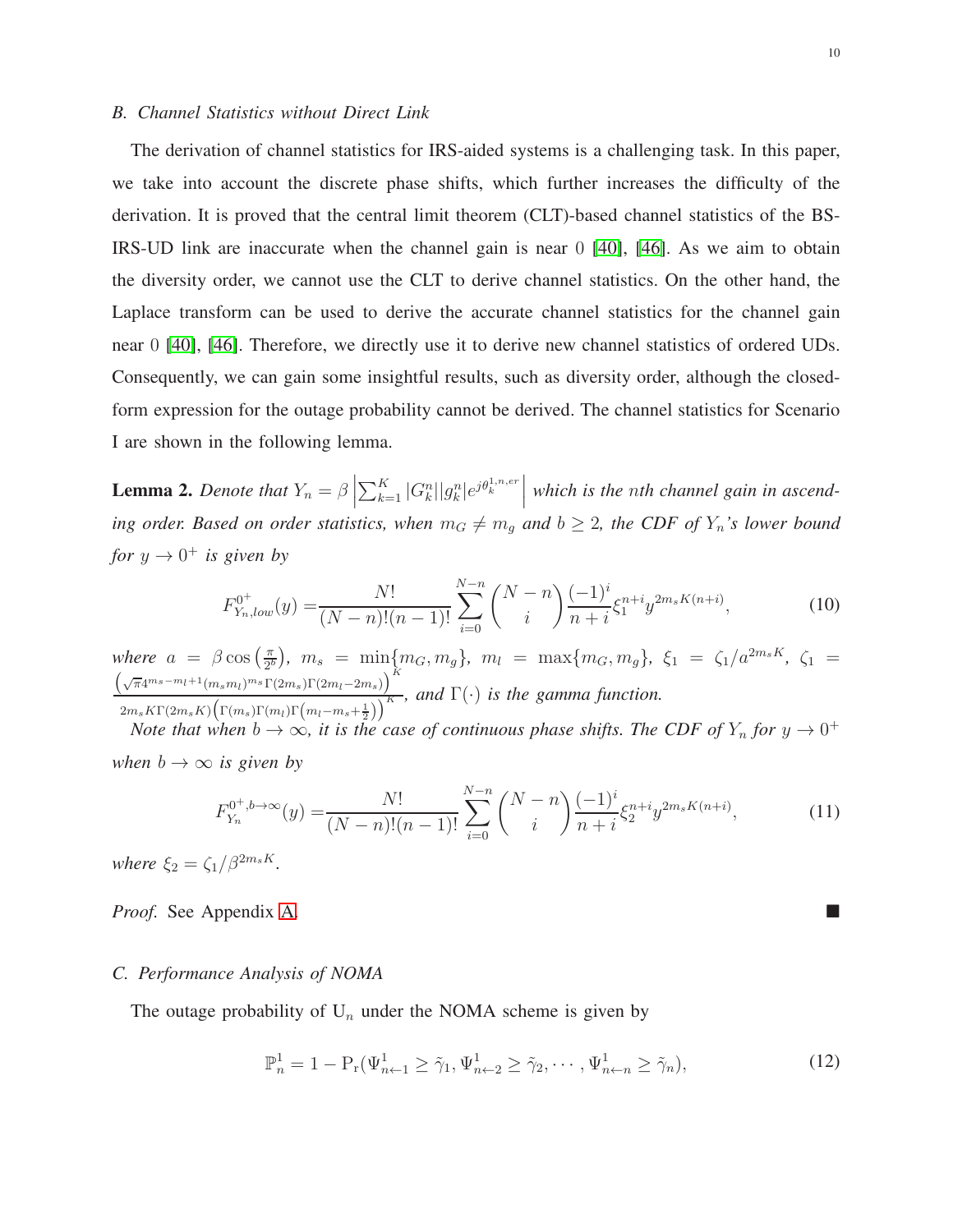where  $\tilde{\gamma}_i = 2^{\tilde{R}_i} - 1$  with  $\tilde{R}_i$  being the target rate of U<sub>i</sub>. Furthermore,  $\mathbb{P}_n^1$  can be transformed into

$$
\mathbb{P}_n^1 = 1 - \mathbb{P}_r \left( Y_n^2 \ge \tilde{\rho}_{n+1}, Y_n^2 \ge \tilde{\rho}_{n+2}, \cdots, Y_n^2 \ge \tilde{\rho}_{n+n} \right)
$$
  
=  $\mathbb{P}_r \left( Y_n^2 < \tilde{\rho}_{n,max} \right),$  (13)

where  $\tilde{\rho}_{n,max} = \max \{ \tilde{\rho}_{n\leftarrow 1}, \tilde{\rho}_{n\leftarrow 2}, \cdots, \tilde{\rho}_{n\leftarrow n} \}$  and

$$
\tilde{\rho}_{n \leftarrow l} = \begin{cases}\n\frac{\tilde{\gamma}_l}{\rho \left(\alpha_l - \tilde{\gamma}_l \sum_{i=l+1}^N \alpha_i\right)}, l \leq n < N \text{ or } l < n = N, \\
\frac{\tilde{\gamma}_N}{\rho \alpha_N}, & l = n = N.\n\end{cases} \tag{14}
$$

Note that we need to ensure  $\alpha_l - \tilde{\gamma}_l \sum_{i=l+1}^N \alpha_i > 0$  for  $1 \le l \le N-1$ . This is because the ceiling of [\(3\)](#page-6-0) is  $\alpha_l/(\sum_{i=l+1}^{N} \alpha_i)$ , which needs to be greater than  $\tilde{\gamma}_l$  so that it is possible to implement the SIC successfully.

Based on Lemma [2,](#page-9-0) we can analyze the outage performance in the high-SNR regime as shown in the following proposition.

<span id="page-10-2"></span><span id="page-10-1"></span>**Proposition 1.** *Under the NOMA scheme in Scenario I, when*  $b \geq 2$ *, the high-SNR asymptotic expressions for the upper and lower bounds of U*n*'s outage probability are as follows:*

$$
\mathbb{P}_n^{1,up,\infty} = \frac{N!}{(N-n)!n!} \xi_1^n \tilde{\rho}_{n,max}^{nm_s K},\tag{15}
$$

$$
\mathbb{P}_n^{1,low,\infty} = \frac{N!}{(N-n)!n!} \xi_2^n \tilde{\rho}_{n,max}^{nm_s K}.
$$
\n(16)

<span id="page-10-0"></span>*Note that* [\(16\)](#page-10-0) *is also the outage probability for the case of continuous shifts.*

*Proof.* For the upper bound, we have

$$
\mathbb{P}_n^{1,up,\infty} = F_{Y_n,low}^{0^+} \left( \sqrt{\tilde{\rho}_{n,max}} \right) = \frac{N!}{(N-n)!(n-1)!} \sum_{i=0}^{N-n} {N-n \choose i} \frac{(-1)^i}{n+i} \xi_1^{n+i} \tilde{\rho}_{n,max}^{m_s K(n+i)}.
$$
 (17)

Then, by extracting the lowest-order term, we can obtain [\(15\)](#page-10-1).

It is the case of continuous shifts when  $b \to \infty$ , and the corresponding outage probability is the lower bound. We have

$$
\mathbb{P}_n^{1,low,\infty} = F_{Y_n}^{0^+,b\to\infty} \left(\sqrt{\tilde{\rho}_{n,max}}\right) = \frac{N!}{(N-n)!(n-1)!} \sum_{i=0}^{N-n} {N-n \choose i} \frac{(-1)^i}{n+i} \xi_2^{n+i} \tilde{\rho}_{n,max}^{m_s K(n+i)}.
$$
 (18)

Next, after extracting the lowest-order term, we can obtain [\(16\)](#page-10-0). This completes the proof.  $\blacksquare$ 

<span id="page-10-3"></span>Corollary 1. *In Scenario I, the diversity orders of the* n*th UD for both discrete and continuous phase shifts under the NOMA scheme are*  $nm_sK$ .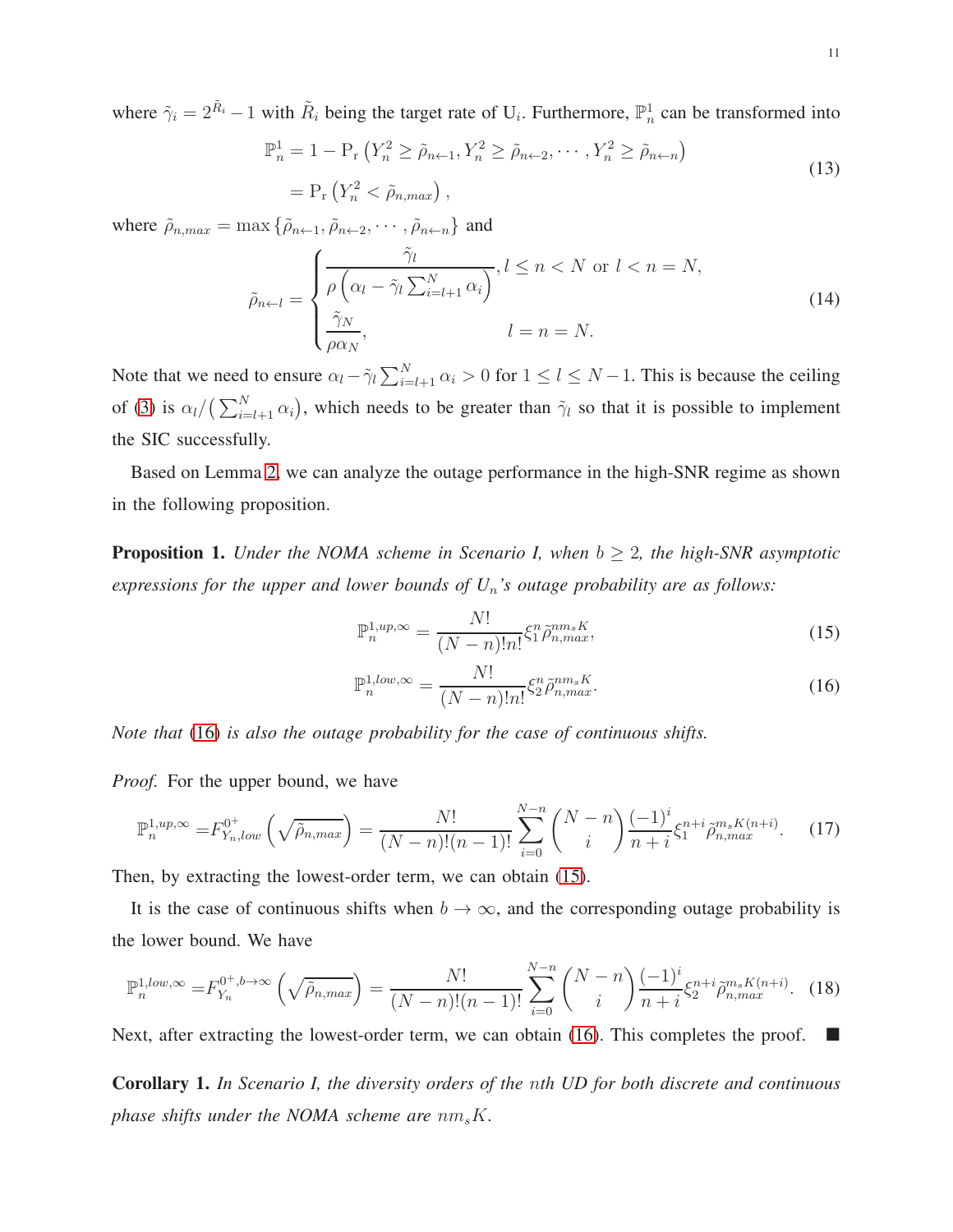*Proof.* Since  $\tilde{\rho}_{n,max} \propto \rho^{-1}$ , the diversity orders can be obtained based on [\(15\)](#page-10-1) and [\(16\)](#page-10-0). This completes the proof.

*Remark* 2. For Scenario I, the proposed system with b-bit discrete phase shifts achieves the same diversity order as that with continuous phase shifts when  $b \ge 2$ , which implies that the application of discrete phase shifts does not jeopardize the diversity order. The diversity order is related to the number of IRS reflecting elements, the Nakagami fading parameters of the BS-IRS-UD link, and the order of the channel gain.

#### *D. Performance Analysis of OMA*

The comparison between NOMA and OMA has been well investigated in existing works, such as [\[14\]](#page-27-7)–[\[18\]](#page-27-11). Hence, we provide the results of OMA as a special case of NOMA. We assume that all UDs occupy a resource block under the OMA scheme for fair comparisons, and each UD is allocated  $1/N$  resource block [\[14\]](#page-27-7), [\[16\]](#page-27-9), [\[17\]](#page-27-10). Since there is no ordering for the channel gains in the OMA scheme, all UDs have the same outage probability, which is given by

$$
\mathbb{P}^1_{OMA} = \mathcal{P}_r(\Psi^1_{OMA} < \tilde{\gamma}_{OMA}),\tag{19}
$$

where  $\Psi_{OMA}^1 = \rho |\mathbf{G}_n \mathbf{\Theta}_n \mathbf{g}_n|^2$  and  $\tilde{\gamma}_{OMA} = 2^{N\tilde{R}} - 1$  with  $\tilde{R}$  being the target rate of each UD. Furthermore,  $\mathbb{P}_{OMA}^1$  can be transformed into

$$
\mathbb{P}_{OMA}^1 = \mathbb{P}_r \left( Y^2 < \frac{\tilde{\gamma}_{OMA}}{\rho} \right),\tag{20}
$$

where  $Y$  is the unordered equivalent channel gain.

<span id="page-11-1"></span>**Proposition 2.** *Under the OMA scheme in Scenario I, when*  $b \geq 2$ *, the high-SNR asymptotic expressions for the upper and lower bounds of U*n*'s outage probability are as follows:*

$$
\mathbb{P}_{OMA}^{1,up,\infty} = \xi_1 \tilde{\gamma}_{OMA}^{m_s K} \rho^{-m_s K},\tag{21}
$$

$$
\mathbb{P}_{OMA}^{1,low,\infty} = \xi_2 \tilde{\gamma}_{OMA}^{m_s K} \rho^{-m_s K}.
$$
\n(22)

<span id="page-11-0"></span>*Note that* [\(22\)](#page-11-0) *is also the outage probability for the case of continuous shifts.*

*Proof.* The CDF of Y's lower bound for  $y \to 0^+$  has been derived as [\(A.10\)](#page-24-0) in the proof of Lemma [2.](#page-9-0) Other steps are similar to the proof of Proposition [1.](#page-10-2)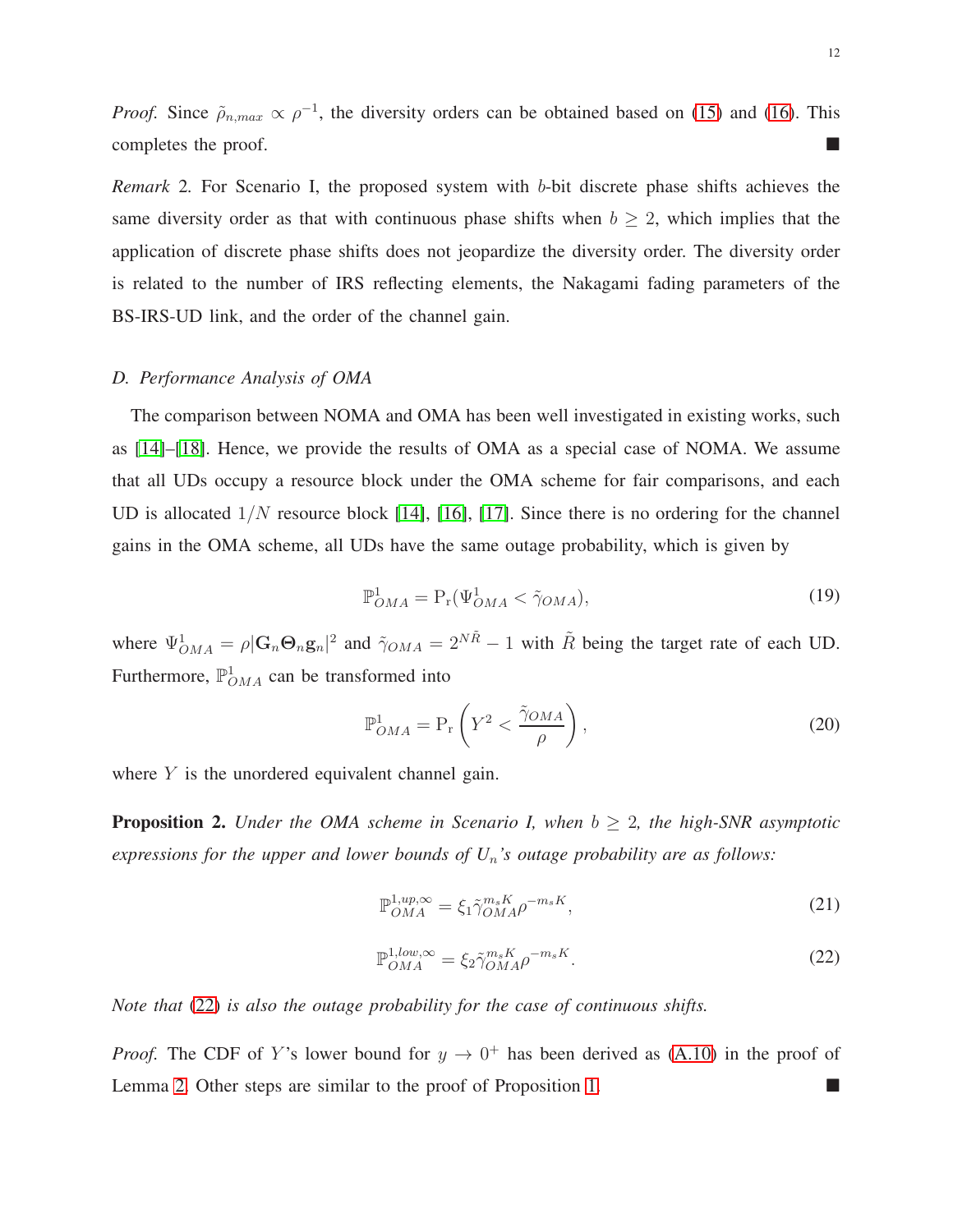<span id="page-12-2"></span>Corollary 2. *In Scenario I, the diversity orders of each UD for both discrete and continuous phase shifts under the OMA scheme are*  $m_s K$ .

<span id="page-12-0"></span>*Remark* 3*.* For the OMA case of Scenario I, the diversity order with discrete phase shifts is the same as that with continuous phase shifts. The diversity order is related to the number of IRS reflecting elements and the Nakagami fading parameters of the BS-IRS-UD link.

# IV. SCENARIO II (WITH DIRECT LINK)

In this section, we will analyze the outage performance of Scenario II. To derive the outage probability, the channel statistics are required. As compared with Scenario I, Scenario II is more complicated to analyze due to the existence of the direct link. Specifically, the equivalent channel gain is the sum of direct and reflected components that do not follow the same distribution, which increases the difficulty of analysis.

# *A. IRS Parameters for Scenario II*

When there is a direct link between the BS and each UD, we need to maximize the equivalent channel gain between the BS and U<sub>n</sub>, i.e.,  $|h_n + G_n \Theta_n g_n| =$  $h_n + \sum_{k=1}^K \beta_k^n G_k^n g_k^n e^{j\theta_k^n}$ . The optimal discrete phase-shift variables are derived below.

<span id="page-12-1"></span>**Lemma 3.** Denote the optimal discrete phase-shift variable by  $\hat{\theta}_k^{2,n}$  $k^{2,n}$ . Then, we have

$$
\hat{\theta}_k^{2,n} = \Delta\left(\left\lfloor \frac{\bar{\theta}_k^{2,n}}{\Delta} \right\rfloor + \frac{1}{2}\right), \quad k = 1, 2, \cdots, K,
$$
\n(23)

*where*  $\bar{\theta}_k^{2,n} = \arg(h_n) - \arg(G_k^n g_k^n)$ .

*Proof.* The optimal continuous phase shifts can be obtained by setting the phases of all  $G_k^n g_k^n e^{j\theta_k^n}$ to be the same as  $h_n$ . For continuous phase shifts, there is only one solution that is given by  $\bar{\theta}_k^{2,n} = \arg(h_n) - \arg(G_k^n g_k^n)$ . After considering discrete phase shifts, we can adjust the phaseshift variable of each element to be close to the optimal continuous phase-shift variable and obtain the optimal discrete phase-shift variable as  $(23)$ . This completes the proof.

After adopting the optimal continuous phase shifts  $\{\bar{\theta}_k^{2,n}\}$  $\{k_n^{2,n}\}\$ , we have  $|h_n + \mathbf{G}_n \mathbf{\Theta}_n \mathbf{g}_n| = |h_n| + \epsilon$  $\beta \sum_{k=1}^{K} |G_k^n||g_k^n|$ . For discrete phase shifts, the quantization error is given by  $\theta_k^{2,n,er} = \hat{\theta}_k^{2,n} - \bar{\theta}_k^{2,n}$  $_k^{2,n}$ ,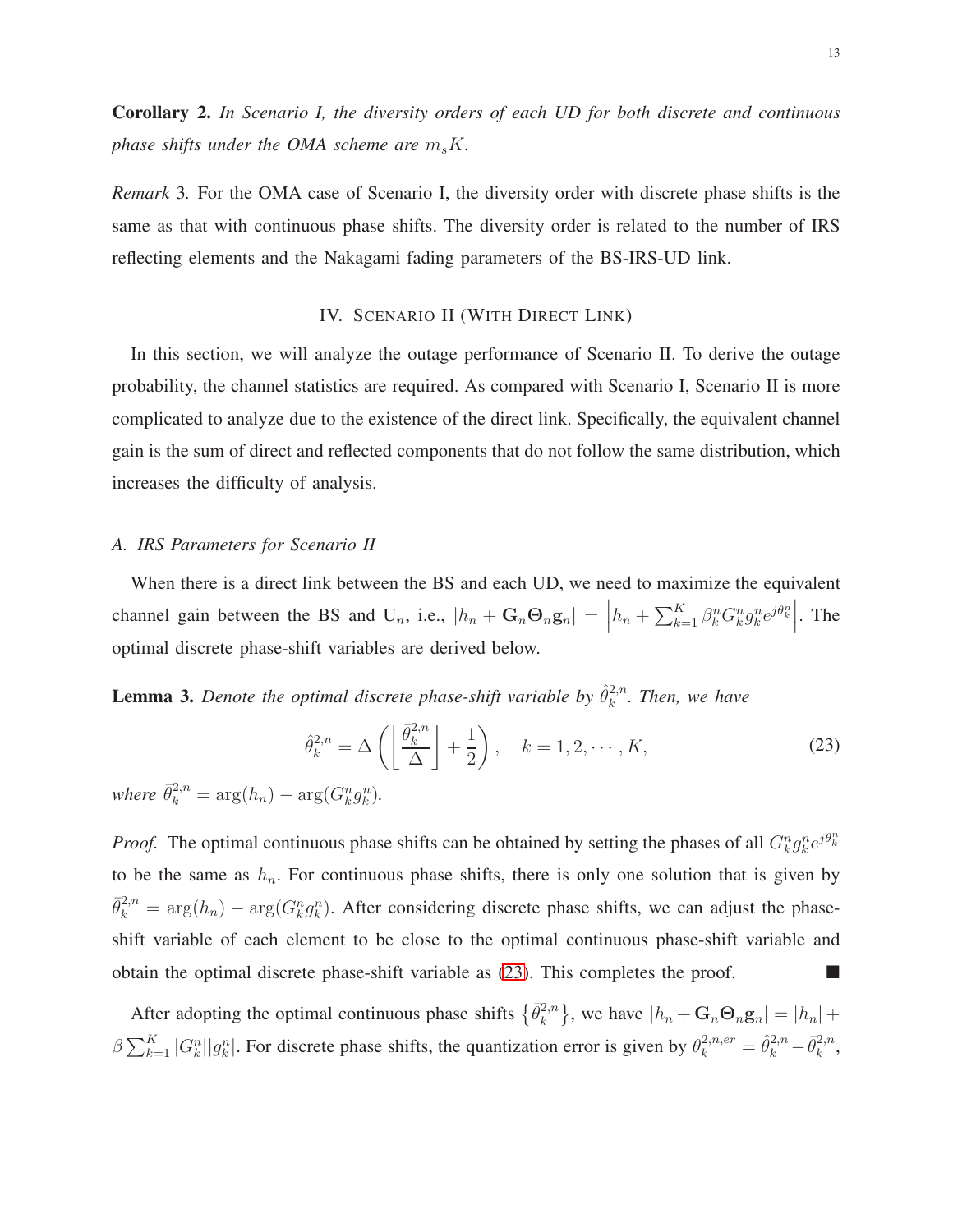<span id="page-13-0"></span>

Fig. 3: The ratio of the average equivalent channel gain with discrete phase shifts to that with continuous phase shifts when  $m_G = 2$ ,  $m_g = 1$ ,  $m_h = 1$ , and  $\beta = 0.9$  in Scenario II.

which is uniformly distributed in  $\left[-\frac{\Delta}{2}\right]$  $\frac{\Delta}{2}$ ,  $\frac{\Delta}{2}$  $\frac{\Delta}{2}$ ). As such, after adopting the optimal discrete phaseshift variables  $\{\hat{\theta}_k^{2,n}\}$  $\{e^{2,n}\}\$ , we can obtain the equivalent channel gain as

$$
|h_n + \mathbf{G}_n \mathbf{\Theta}_n \mathbf{g}_n| = \left| h_n + \beta \sum_{k=1}^K G_k^n g_k^n e^{j\hat{\theta}_k^{2,n}} \right| = \left| |h_n| e^{j \arg(h_n)} + \beta \sum_{k=1}^K |G_k^n| |g_k^n| e^{j \arg(G_k^n g_k^n)} e^{j\hat{\theta}_k^{2,n} e^{j\hat{\theta}_k^{2,n} e^{j\hat{\theta}_k^{2,n}}}} \right|
$$

$$
= \left| |h_n| + \beta \sum_{k=1}^K |G_k^n| |g_k^n| e^{j\theta_k^{2,n} e^{j\hat{\theta}_k^{2,n} e^{j\hat{\theta}_k^{2,n} e^{j\hat{\theta}_k^{2,n} e^{j\hat{\theta}_k^{2,n} e^{j\hat{\theta}_k^{2,n} e^{j\hat{\theta}_k^{2,n} e^{j\hat{\theta}_k^{2,n} e^{j\hat{\theta}_k^{2,n} e^{j\hat{\theta}_k^{2,n} e^{j\hat{\theta}_k^{2,n} e^{j\hat{\theta}_k^{2,n} e^{j\hat{\theta}_k^{2,n} e^{j\hat{\theta}_k^{2,n} e^{j\hat{\theta}_k^{2,n} e^{j\hat{\theta}_k^{2,n} e^{j\hat{\theta}_k^{2,n} e^{j\hat{\theta}_k^{2,n} e^{j\hat{\theta}_k^{2,n} e^{j\hat{\theta}_k^{2,n} e^{j\hat{\theta}_k^{2,n} e^{j\hat{\theta}_k^{2,n} e^{j\hat{\theta}_k^{2,n} e^{j\hat{\theta}_k^{2,n} e^{j\hat{\theta}_k^{2,n} e^{j\hat{\theta}_k^{2,n} e^{j\hat{\theta}_k^{2,n} e^{j\hat{\theta}_k^{2,n} e^{j\hat{\theta}_k^{2,n} e^{j\hat{\theta}_k^{2,n} e^{j\hat{\theta}_k^{2,n} e^{j\hat{\theta}_k^{2,n} e^{j\hat{\theta}_k^{2,n} e^{j\hat{\theta}_k^{2,n} e^{j\hat{\theta}_k^{2,n} e^{j\hat{\theta}_k^{2,n} e^{j\hat{\theta}_k^{2,n} e^{j\hat{\theta}_k^{2,n} e^{j\hat{\theta}_k^{2,n} e^{j\hat{\theta}_k^{2,n} e^{j\hat{\theta}_k^{2,n} e^{j\hat{\theta}_k^{2,n} e^{j\hat{\theta}_k^{2,n} e^{j\hat{\
$$

Due to the introduction of direct link, Scenario II has a better channel quality than Scenario I, which will result in better performance.

To verify our analysis of the optimal discrete phase shifts, we have conducted Monte Carlo simulations, and the results are shown in Fig. [3.](#page-13-0) It is observed that the ratio of the equivalent channel gain with discrete phase shifts to that with continuous phase shifts increases as the value of b increases, and gradually approaches 1.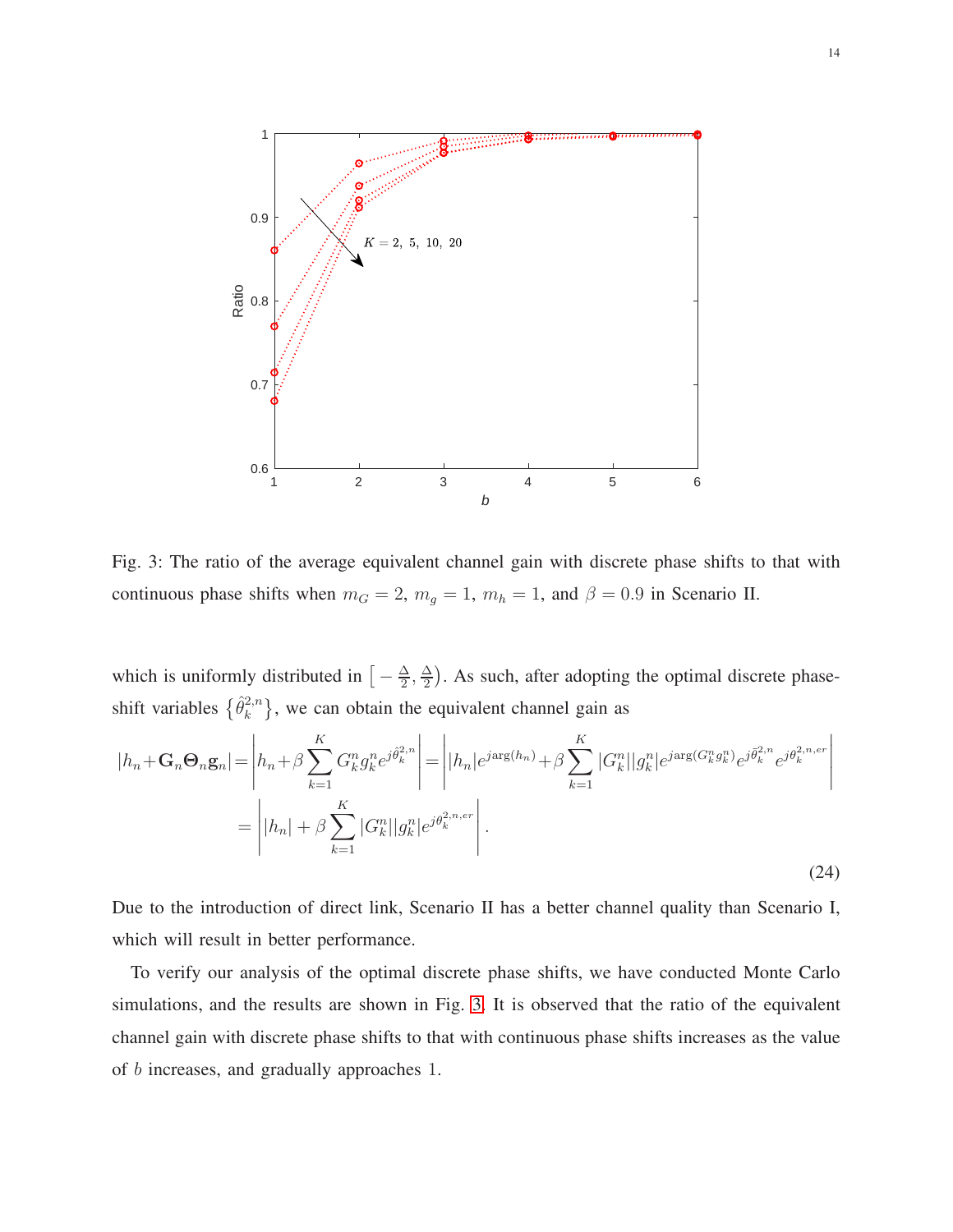#### *B. Channel Statistics with Direct Link*

For Scenario II, the new channel statistics for channel gain near 0 are shown in the following lemma.

<span id="page-14-0"></span>**Lemma 4.** Denote that  $Z_n = |h_n| + \beta \sum_{k=1}^K |G_k^n||g_k^n|e^{j\theta_k^{2,n,er}}|$ *which is the* n*th channel gain in the ascending order. Based on order statistics, when*  $m_G \neq m_g$  *and*  $b \geq 2$ *, the CDF of*  $Z_n$ *'s lower bound for*  $z \to 0^+$  *is given by* 

$$
F_{Z_n,low}^{0^+}(z) = \frac{N!}{(N-n)!(n-1)!} \sum_{i=0}^{N-n} \binom{N-n}{i} \frac{(-1)^i}{n+i} \xi_3^{n+i} z^{(2m_h+2m_s K)(n+i)},\tag{25}
$$

*where*  $\xi_3 = \zeta_2/a^{2m_s K}$  *and*  $\zeta_2 = \frac{(2m_h)^{m_h} \Gamma(2m_h) \left(\sqrt{\pi}4^{m_s - m_l + 1} (m_s m_l)^{m_s} \Gamma(2m_s) \Gamma(2m_l - 2m_s)\right)^K}{(m_h + m_s)^{1/2}}$  $\frac{\left(\sum m_h\right)^{n} \Gamma\left(2m_h\right)\left(\sqrt{N+1}\right)}{\left(\sum m_h\right)\Gamma(m_h)\Gamma(m_h+2m_sK)\left(\Gamma(m_s)\Gamma(m_l)\Gamma(m_l-m_s+\frac{1}{2})\right)}K$ 

*Note that when*  $b \to \infty$ , it is the case of continuous phase shifts. The CDF of  $Z_n$  for  $z \to 0^+$ *when*  $b \rightarrow \infty$  *is given by* 

$$
F_{Z_n}^{0^+,b\to\infty}(z) = \frac{N!}{(N-n)!(n-1)!} \sum_{i=0}^{N-n} \binom{N-n}{i} \frac{(-1)^i}{n+i} \xi_4^{n+i} z^{(2m_h+2m_sK)(n+i)},\tag{26}
$$

<span id="page-14-2"></span>*where*  $\xi_4 = \frac{\zeta_2}{\beta^{2m_s K}}$ .

*Proof.* See Appendix [B.](#page-25-0)

# *C. Performance Analysis of NOMA*

In Scenario II, the outage probability of  $U_n$  under the NOMA scheme is given by

$$
\mathbb{P}_n^2 = 1 - \mathcal{P}_r(\Psi_{n+1}^2 \ge \tilde{\gamma}_1, \Psi_{n+2}^2 \ge \tilde{\gamma}_2, \cdots, \Psi_{n+n}^2 \ge \tilde{\gamma}_n). \tag{27}
$$

Furthermore,  $\mathbb{P}^2_n$  can be transformed into

$$
\mathbb{P}_n^2 = 1 - \mathcal{P}_r \left( Z_n^2 \ge \tilde{\rho}_{n+1}, Z_n^2 \ge \tilde{\rho}_{n+2}, \cdots, Z_n^2 \ge \tilde{\rho}_{n+n} \right)
$$
  
= 
$$
\mathcal{P}_r \left( Z_n^2 < \tilde{\rho}_{n,max} \right).
$$
 (28)

Based on Lemma [4,](#page-14-0) we can characterize the outage performance in the high-SNR regime as shown in the following proposition.

<span id="page-14-1"></span>**Proposition 3.** *Under the NOMA scheme in Scenario II, when*  $b \geq 2$ *, the high-SNR asymptotic expressions for the upper and lower bounds of U*n*'s outage probability are as follows:*

$$
\mathbb{P}_n^{2,up,\infty} = \frac{N!}{(N-n)!n!} \xi_3^n \tilde{\rho}_{n,max}^{n(m_h+m_sK)},\tag{29}
$$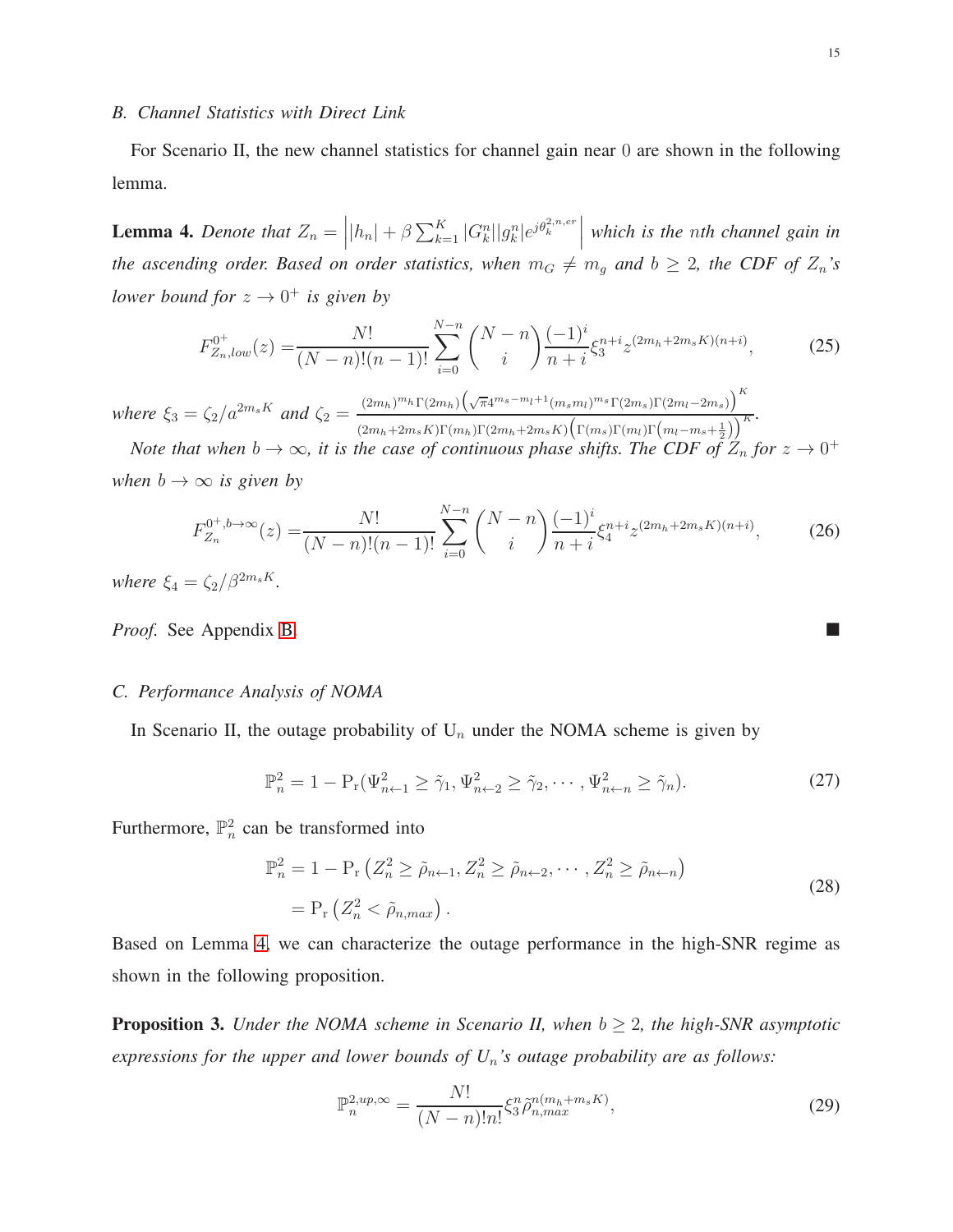16

$$
\mathbb{P}_n^{2,low,\infty} = \frac{N!}{(N-n)!n!} \xi_4^n \tilde{\rho}_{n,max}^{n(m_h+m_sK)}.
$$
\n(30)

<span id="page-15-0"></span>*Note that* [\(30\)](#page-15-0) *is also the outage probability for the case of continuous shifts.*

*Proof.* For the upper bound, we have

$$
\mathbb{P}_{n}^{2,up,\infty} = F_{Z_{n},low}^{0^{+}}\left(\sqrt{\tilde{\rho}_{n,max}}\right) \approx \frac{N!}{(N-n)!(n-1)!} \times \sum_{i=0}^{N-n} {N-n \choose i} \frac{(-1)^{i}}{n+i} \xi_{3}^{n+i} \tilde{\rho}_{n,max}^{(m_{h}+m_{s}K)(n+i)}.
$$
\n(31)

Then, by extracting the lowest-order term, we can derive [\(29\)](#page-14-1).

It is the case of continuous shifts when  $b \to \infty$ , and the corresponding outage probability is the lower bound. We have

$$
\mathbb{P}_{n}^{2,low,\infty} = F_{Z_{n}}^{0^{+},b\to\infty} \left(\sqrt{\tilde{\rho}_{n,max}}\right) = \frac{N!}{(N-n)!(n-1)!} \times \sum_{i=0}^{N-n} {N-n \choose i} \frac{(-1)^{i}}{n+i} \xi_{4}^{n+i} \tilde{\rho}_{n,max}^{(m_{h}+m_{s}K)(n+i)}.
$$
\n(32)

Next, after extracting the lowest-order term, we can obtain [\(30\)](#page-15-0). This completes the proof.  $\blacksquare$ 

<span id="page-15-1"></span>Corollary 3. *In Scenario II, the diversity orders of the* n*th UD for both discrete and continuous phase shifts under the NOMA scheme are*  $n(m_h + m_s K)$ *.* 

*Proof.* Since  $\tilde{\rho}_{n,max} \propto \rho^{-1}$ , the diversity orders can be obtained based on [\(29\)](#page-14-1) and [\(30\)](#page-15-0). This completes the proof.

*Remark* 4*.* For Scenario II, the proposed system with b-bit discrete phase shifts achieves the same diversity order as that with continuous phase shifts when  $b \ge 2$ , i.e., the application of discrete phase shifts does not jeopardize the diversity order. The diversity order is related to the number of IRS reflecting elements, the Nakagami fading parameters of the direct and BS-IRS-UD links, and the order of the channel gain.

### *D. Performance Analysis of OMA*

Since there is no ordering for the channel gains in the OMA scheme, all UDs have the same outage probability. The outage probability of  $U_n$  is given by

$$
\mathbb{P}^2_{OMA} = \mathcal{P}_r(\Psi^2_{OMA} < \tilde{\gamma}_{OMA}),\tag{33}
$$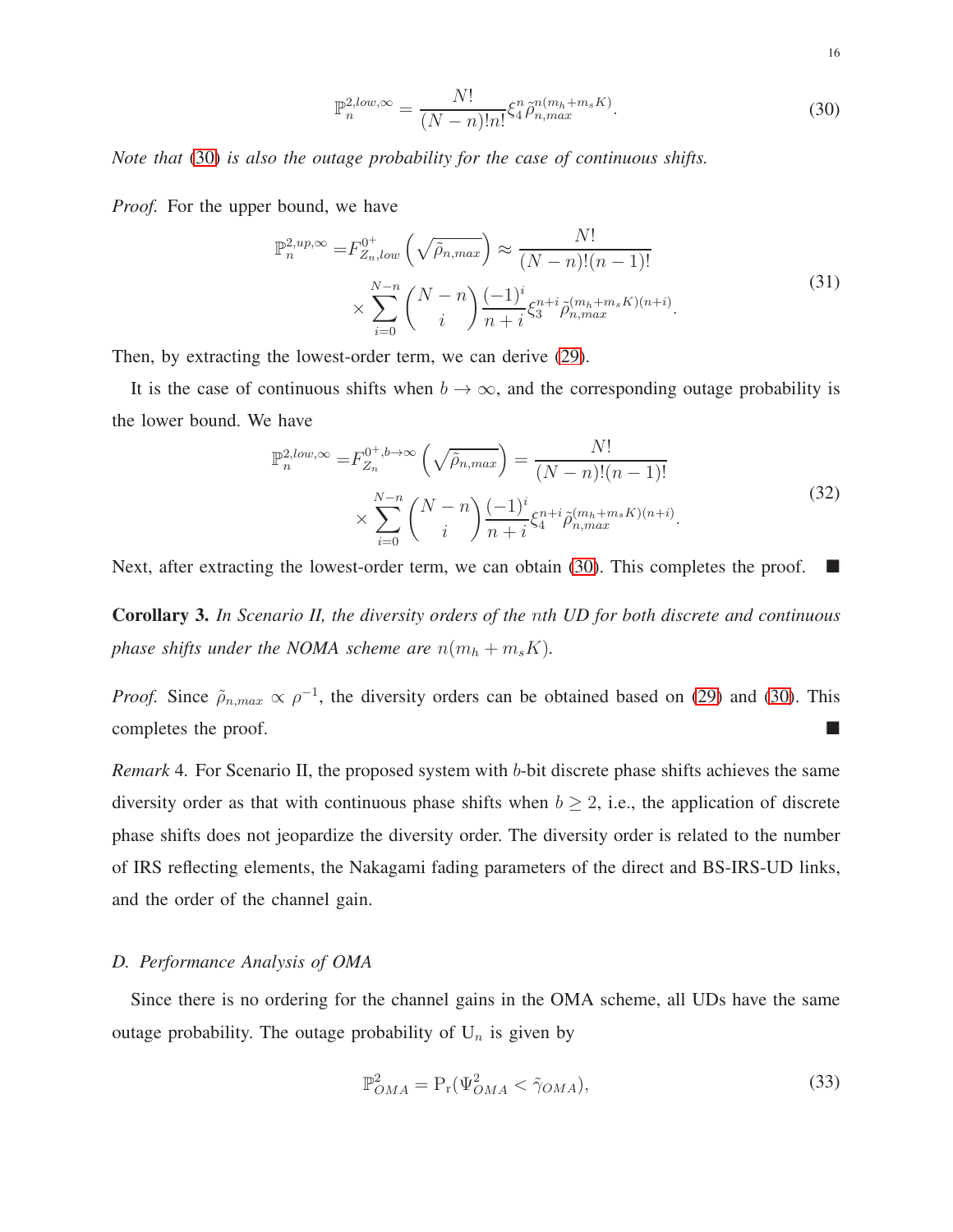| MA scheme    | <b>NOMA</b>    |                | <b>OMA</b>    |               |
|--------------|----------------|----------------|---------------|---------------|
| Phase shifts | Discrete       | Continuous     | Discrete      | Continuous    |
| Scenario I   | $nm_sK$        | $nm_sK$        | $m_s K$       | $m_s K$       |
| Scenario II  | $n(m_h+m_s K)$ | $n(m_h+m_s K)$ | $m_h + m_s K$ | $m_h + m_s K$ |

<span id="page-16-1"></span>TABLE I: Diversity orders of  $U_n$  (the *n*th UD) for all cases

where  $\Psi_{OMA}^2 = \rho |h_n + \mathbf{G}_n \mathbf{\Theta}_n \mathbf{g}_n|^2$ . Furthermore,  $\mathbb{P}_{OMA}^2$  can be transformed into

$$
\mathbb{P}_{OMA}^2 = \mathcal{P}_r \left( Z^2 < \frac{\tilde{\gamma}_{OMA}}{\rho} \right),\tag{34}
$$

where  $Z$  is the unordered equivalent channel gain.

<span id="page-16-2"></span>**Proposition 4.** *Under the OMA scheme in Scenario II, when*  $b \geq 2$ *, the high-SNR asymptotic expressions for the upper and lower bounds of U*n*'s outage probability are as follows:*

$$
\mathbb{P}_{OMA}^{2,up,\infty} = \xi_3 \tilde{\gamma}_{OMA}^{m_h + m_s K} \rho^{-(m_h + m_s K)},\tag{35}
$$

$$
\mathbb{P}_{OMA}^{2,low,\infty} = \xi_4 \tilde{\gamma}_{OMA}^{m_h + m_s K} \rho^{-(m_h + m_s K)}.
$$
\n(36)

<span id="page-16-0"></span>*Note that* [\(36\)](#page-16-0) *is also the outage probability for the case of continuous shifts.*

*Proof.* The CDF of Z has been derived as [\(B.11\)](#page-26-5) in the proof of Lemma [4.](#page-14-0) Other steps are similar to the proof of Proposition [1.](#page-10-2)

<span id="page-16-3"></span>Corollary 4. *In Scenario II, the diversity orders of each UD for both discrete and continuous phase shifts under the OMA scheme are*  $m_h + m_s K$ .

*Remark* 5*.* For the OMA case of Scenario II, the diversity order with discrete phase shifts is the same as that with continuous phase shifts. The diversity order is related to the number of IRS reflecting elements and the Nakagami fading parameters of the direct and BS-IRS-UD links.

### *E. Summary of Diversity Orders*

After completing all analyses for both scenarios, all results are summarized in Table [I](#page-16-1) for ease of reference. First, we observe that the discrete phase shifts can achieve the same diversity order as the continuous phase shifts. On the other hand, discrete phase shifts have lower hardware complexity and cost, which is the advantage of discrete phase shifts. We also notice that the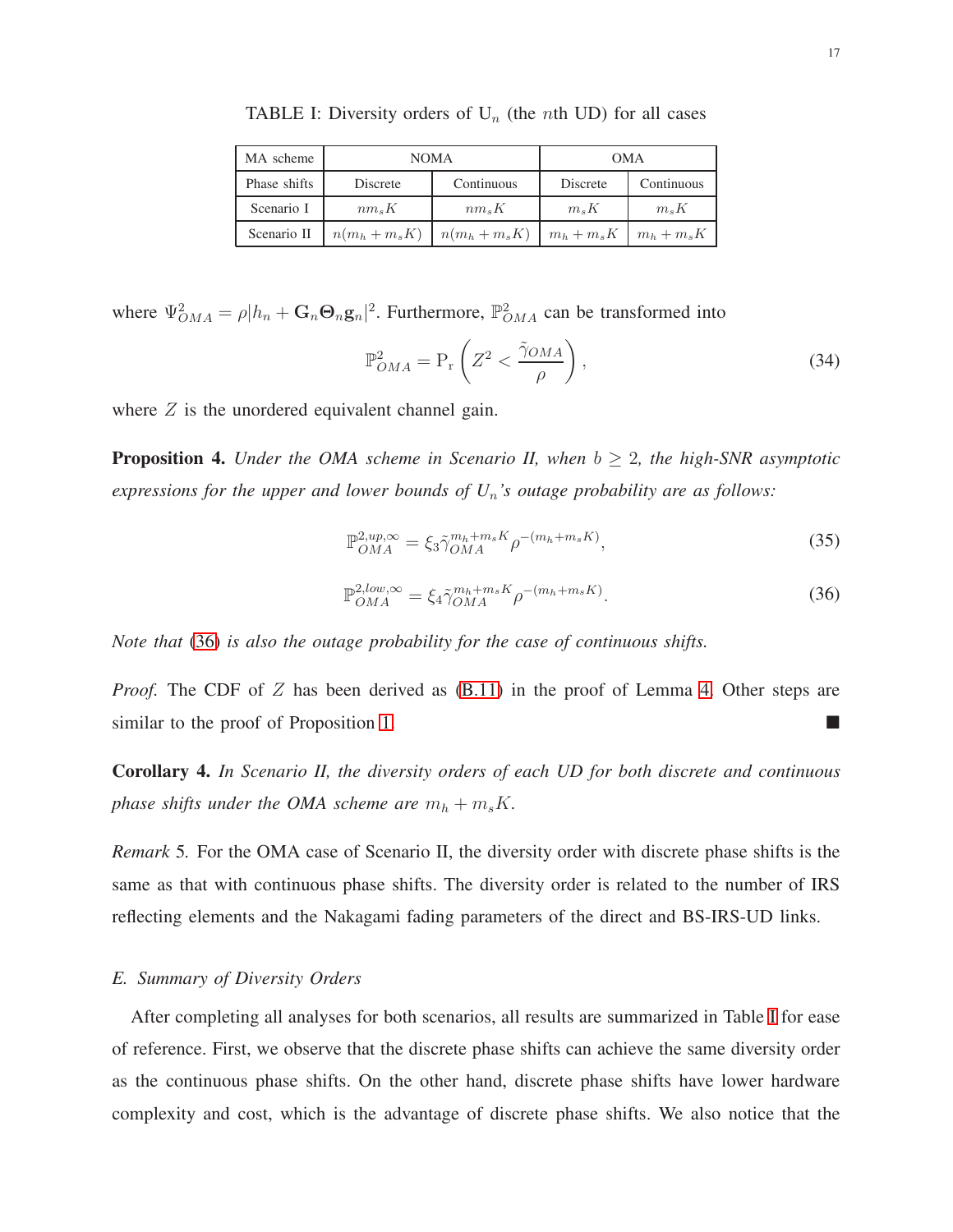<span id="page-17-1"></span>

| Number of IRSs and UDs            | $N = 2, 3,$ and 4                                                                         |  |  |
|-----------------------------------|-------------------------------------------------------------------------------------------|--|--|
| Number of IRS reflecting elements | $K = 1, 2, 3, 4,$ and 5                                                                   |  |  |
| Number of resolution bits         | $b = 2, 3, 4,$ and $\infty$                                                               |  |  |
| Amplitude-reflection coefficient  | $\beta=0.9$                                                                               |  |  |
| Nakagami fading parameters        | $m_G = 2$ , $m_q = 1$ , and $m_h = 1$                                                     |  |  |
| Target data rates                 | $R_i = R = 1$ bps/Hz, $i = 1, 2, \cdots, N$                                               |  |  |
|                                   | $N = 2$ : $\alpha_1 = 0.9$ , $\alpha_2 = 0.1$                                             |  |  |
| Power allocation coefficients     | $N = 3$ : $\alpha_1 = 0.7$ , $\alpha_2 = 0.2$ , and $\alpha_3 = 0.1$                      |  |  |
|                                   | $N = 4$ : $\alpha_1 = 0.6$ , $\alpha_2 = 0.25$ , $\alpha_3 = 0.1$ , and $\alpha_4 = 0.05$ |  |  |

TABLE II: Setting of parameters

<span id="page-17-0"></span>diversity order is improved with the introduction of direct link. Furthermore, in both scenarios, the lowest diversity order under the NOMA scheme is the same as the diversity order of each UD under the OMA scheme. Hence, NOMA outperforms OMA in terms of diversity order.

# V. NUMERICAL RESULTS

In this section, numerical results are presented for the performance evaluation of the considered network. Monte Carlo simulations are conducted to verify the accuracy. All N IRSs are predeployed so that their service coverages do not overlap, and each IRS selects a UD within its coverage. The parameters are set by referring to some relevant works [\[14\]](#page-27-7), [\[45\]](#page-28-17), [\[46\]](#page-29-0), which are shown in Table [II.](#page-17-1)

# *A. Scenario I*

In Fig. [4,](#page-18-0) two UDs' outage probabilities versus the transmit SNR in Scenario I when  $N = 2$ ,  $K = 2$ , and  $b = 3$  are plotted. First, we observe that the outage probability of each UD for NOMA gradually approaches the interval between the upper and lower bounds in the high-SNR regime, which are derived from [\(15\)](#page-10-1) and [\(16\)](#page-10-0), respectively. Then, by observing the slopes, the diversity orders of  $U_1$  and  $U_2$  are 2 and 4, respectively, which is consistent with Corollary [1.](#page-10-3) For OMA, the outage probability points are also located between the upper and lower bounds in the high-SNR regime, which are derived from [\(21\)](#page-11-1) and [\(22\)](#page-11-0), respectively. There is only one curve for OMA, as both UDs have the same outage probability statistically. It is observed that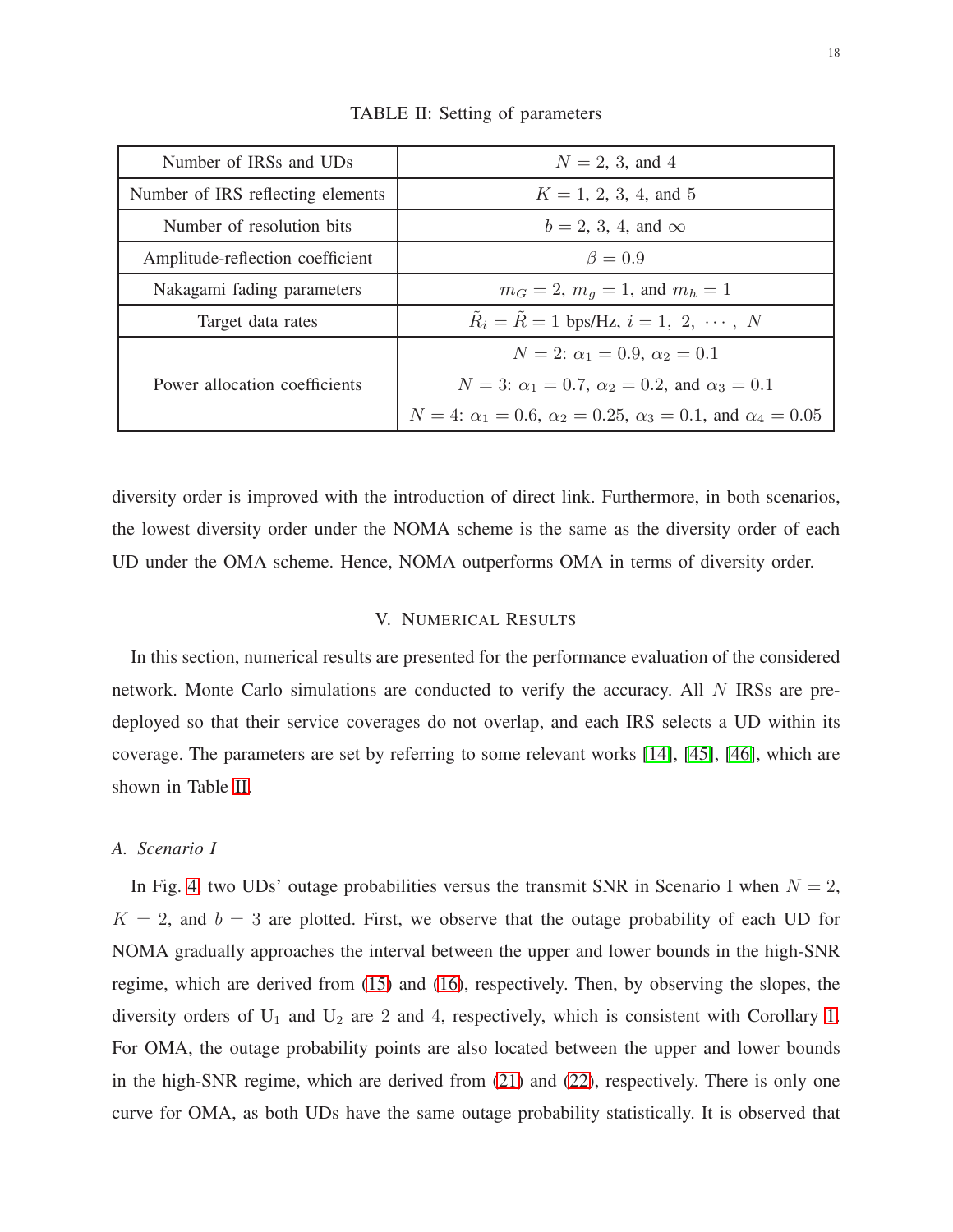<span id="page-18-0"></span>

Fig. 4: Outage probabilities versus SNR in Scenario I when  $N = 2$ ,  $K = 2$ ,  $m_G = 2$ ,  $m_g = 1$ ,  $\alpha_1 = 0.9$ ,  $\alpha_2 = 0.1$ , and  $b = 3$ .

the diversity order for OMA is 2, which validates Corollary [2.](#page-12-2) This observation demonstrates the superiority of NOMA over OMA from the diversity order perspective. For comparisons, we regard a multi-FDR-assisted NOMA network as the benchmark. Specifically, FDRs under the classic protocol are deployed at the places of IRSs to help their respective UDs. The FDR works under a realistic assumption that is the same as [\[39\]](#page-28-12), [\[48\]](#page-29-2). Specifically, since the relay is aware of its own transmitted symbol, self-interference cancellation can be applied. We assume that the selfinterference cancellation is imperfect and the channel of residual self-interference experiences the Nakagami- $m$  fading. Since the reflection at the IRS is passive without consuming the energy, for a fair comparison, we assume that the transmit power at the BS and the FDR is  $P_r = 0.5P$ . We observe that the outage probabilities of both UDs for FDR-NOMA are higher than those for IRS-NOMA. Moreover, the outage probability of each UD for FDR-NOMA gradually converges to a floor as the transmit SNR increases, due to the self-interference. These two phenomenons show the disadvantage of FDRs as compared with IRSs.

We further plot the outage probabilities of  $U_1$  with different values of N and K in Fig. [5.](#page-19-0)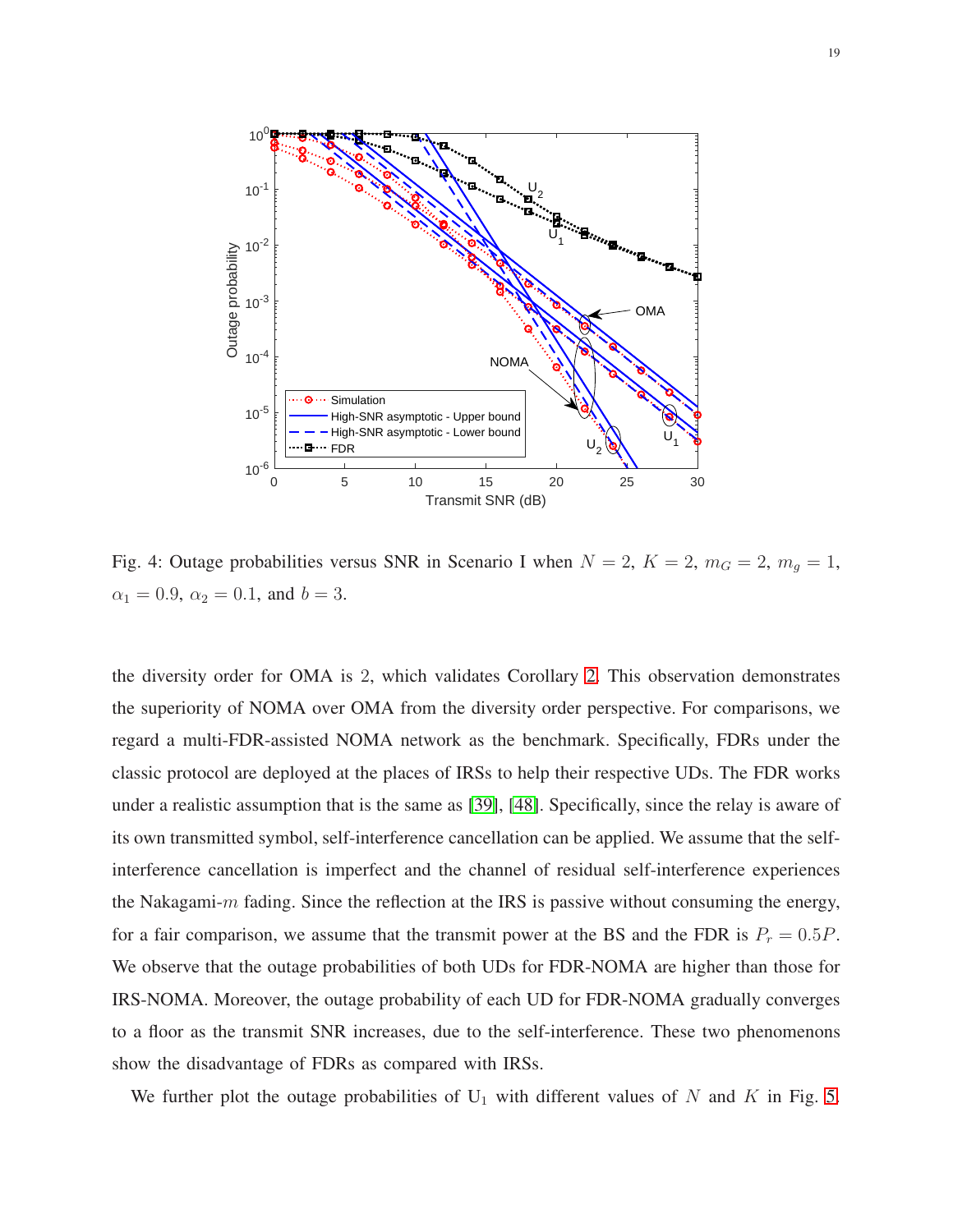<span id="page-19-0"></span>

Fig. 5: Outage probability of U<sub>1</sub> versus SNR for NOMA in Scenario I when  $m_G = 2$ ,  $m_g = 1$ , and  $b = 3$ .

First, we observe that the outage probability of  $U_1$  gradually approaches the interval between the analytical upper and lower bounds in the high-SNR regime. The observation demonstrates that the diversity orders of U<sub>1</sub> are 2, 3, and 4 when  $N = 4$  K = 2, N = 3 K = 3, and N = 2  $K = 4$ , respectively, which further validates our analytical results.

In Fig. [6,](#page-20-0) the outage probability of  $U_1$  versus the number of IRS reflecting elements in Scenario I is plotted. First, we observe that the outage probability decreases as  $K$  increases. Then, we observe that the outage probability for  $\rho = 6$  dB is lower than that for  $\rho = 3$  dB. Next, we observe that for each specific transmit SNR, the outage probability decreases as b increases. More importantly, when  $b \geq 3$ , the outage probability is close to the outage probability of continuous phase shifts. It reveals that a 3-bit resolution for discrete phase shifts is sufficient to achieve near-optimal performance.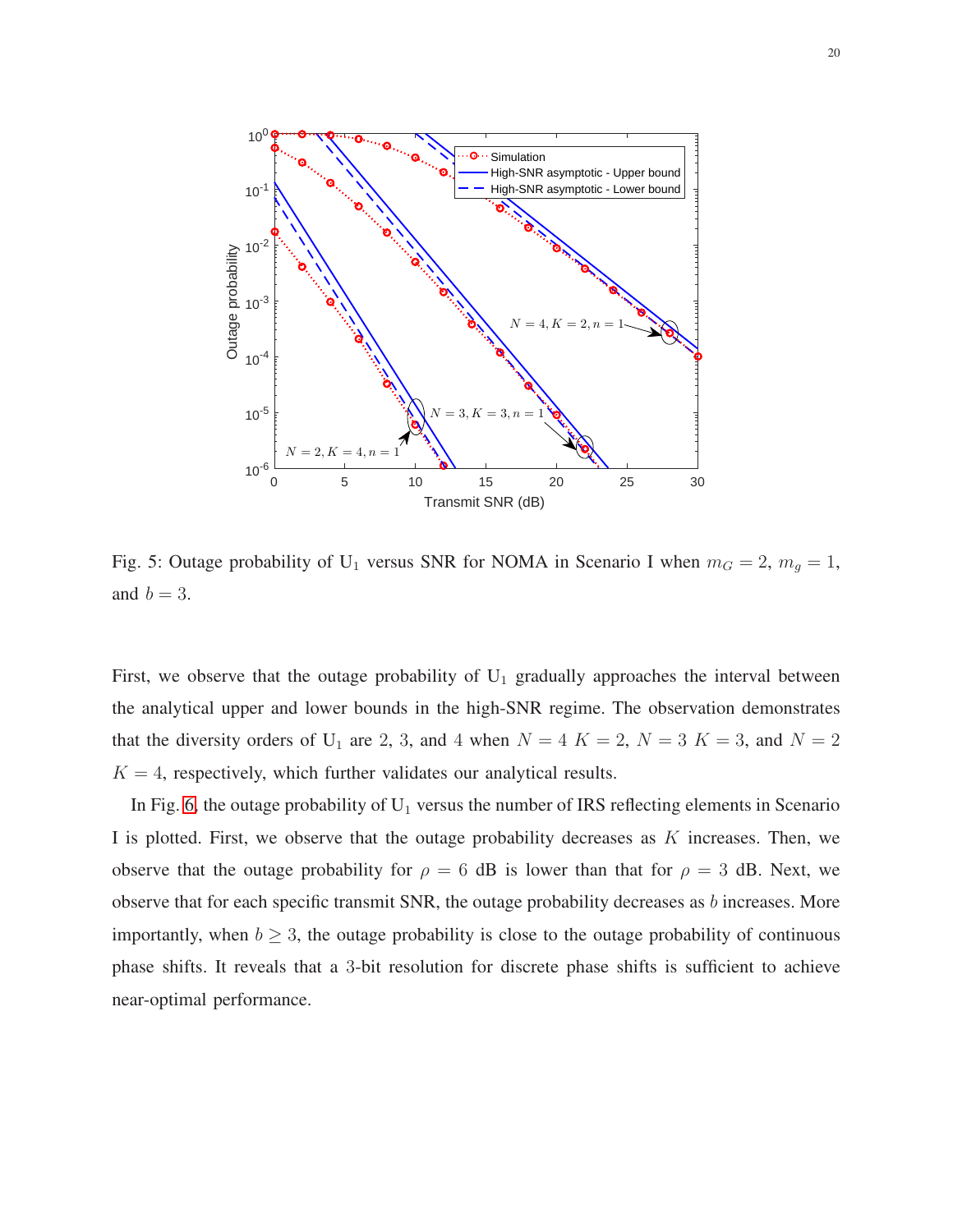<span id="page-20-0"></span>

Fig. 6: Outage probability of U<sub>1</sub> versus K for NOMA in Scenario I when  $\rho = 3$  dB and 6 dB. Here,  $N = 3$ ,  $m_G = 2$ ,  $m_g = 1$ ,  $\alpha_1 = 0.7$ ,  $\alpha_2 = 0.2$ , and  $\alpha_3 = 0.1$ .

# *B. Scenario II*

In Fig. [7,](#page-21-1) two UDs' outage probabilities versus the transmit SNR in Scenario II when  $N = 2$ ,  $K = 2$ , and  $b = 3$  are plotted. First, we observe that the outage probability of each UD for NOMA gradually approaches the interval between the upper and lower bounds that are derived from [\(29\)](#page-14-1) and [\(30\)](#page-15-0), respectively. Then, by observing the slopes, the diversity orders of  $U_1$  and  $U_2$ are 3 and 6, respectively, which is consistent with Corollary [3.](#page-15-1) For OMA, the outage probability points are also located between the upper and lower bounds in the high-SNR regime, which are derived from [\(35\)](#page-16-2) and [\(36\)](#page-16-0), respectively. There is only one curve for OMA, as both UDs have the same outage probability statistically. It is observed that the diversity order for OMA is 3, which validates Corollary [4.](#page-16-3) This observation demonstrates the superiority of NOMA over OMA from the diversity order perspective.

We further plot the outage probabilities of  $U_1$  with different values of N and K in Fig. [8.](#page-22-0) First, we observe that the outage probability of  $U_1$  gradually approaches the interval between the analytical upper and lower bounds in the high-SNR regime. We observe that the diversity orders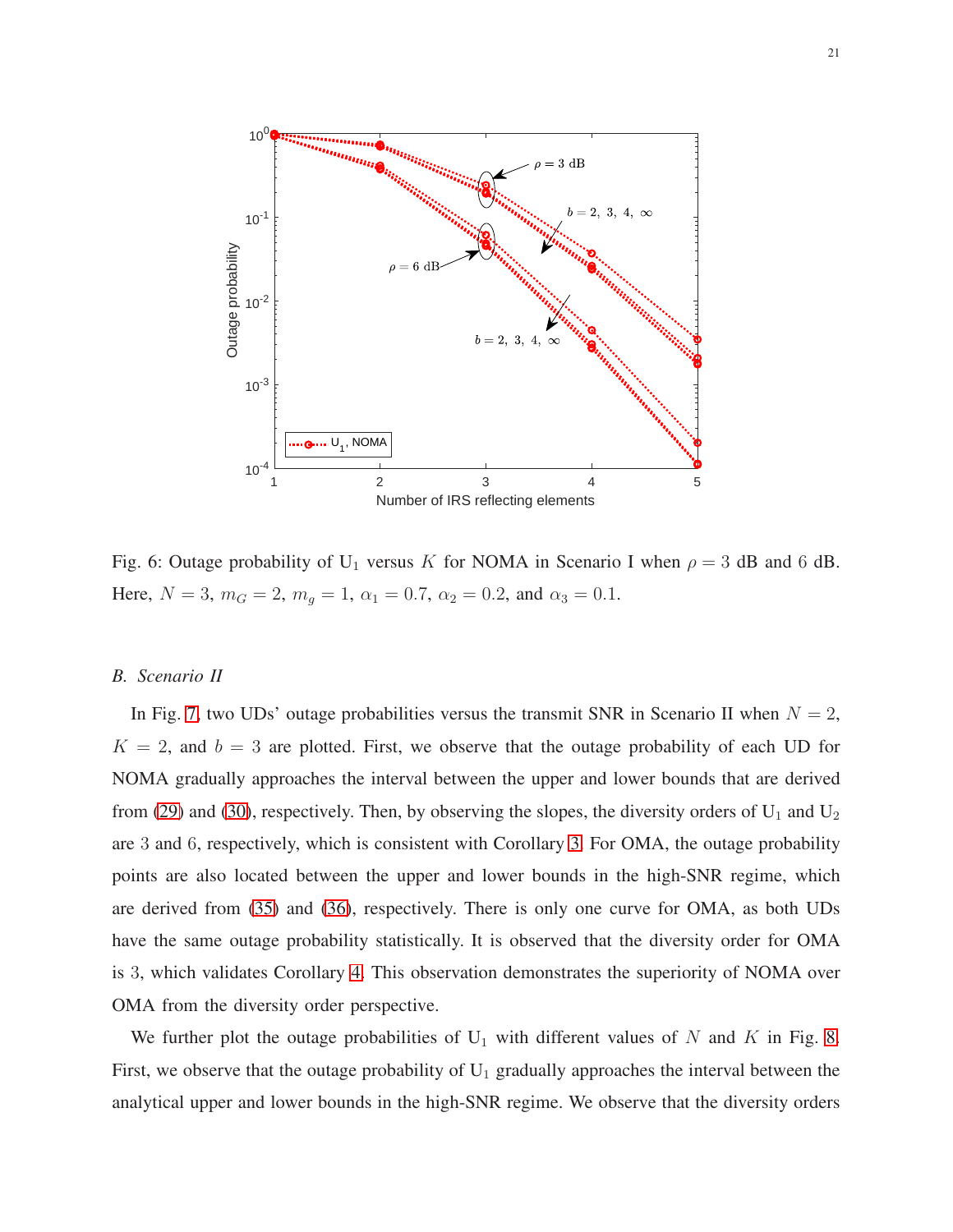<span id="page-21-1"></span>

Fig. 7: Outage probabilities versus SNR in Scenario II when  $N = 2$ ,  $K = 2$ ,  $m_G = 2$ ,  $m_g = 1$ ,  $m_h = 1, \ \alpha_1 = 0.9, \ \alpha_2 = 0.1, \text{ and } b = 3.$ 

of U<sub>1</sub> are 3, 4, and 5 when  $N = 4$  K = 2, N = 3 K = 3, and N = 2 K = 4, respectively, which further validates our analysis. Due to the existence of direct links, it is observed that the scenario with direct link has a larger diversity order than the scenario without direct link.

In Fig. [9,](#page-23-1) the outage probability of  $U_1$  versus the number of IRS reflecting elements in Scenario II is plotted. First, we observe that the outage probability decreases as  $K$  increases. Then, we observe that the outage probability for  $\rho = 6$  dB is lower than that for  $\rho = 3$  dB. Next, we observe that for each specific transmit SNR, the outage probability decreases with the increase of b. Importantly, when  $b \geq 3$ , the outage probability is close to the outage probability of continuous phase shifts. It is revealed that when direct links are considered, a 3-bit resolution is also sufficient for discrete phase shifts to achieve near-optimal performance.

#### VI. CONCLUSION

<span id="page-21-0"></span>We have studied multi-IRS assisted NOMA systems with discrete phase shifts. We have determined the diversity order by deriving the high-SNR asymptotic expressions for the upper and lower bounds of the outage probability. It has been demonstrated that the use of discrete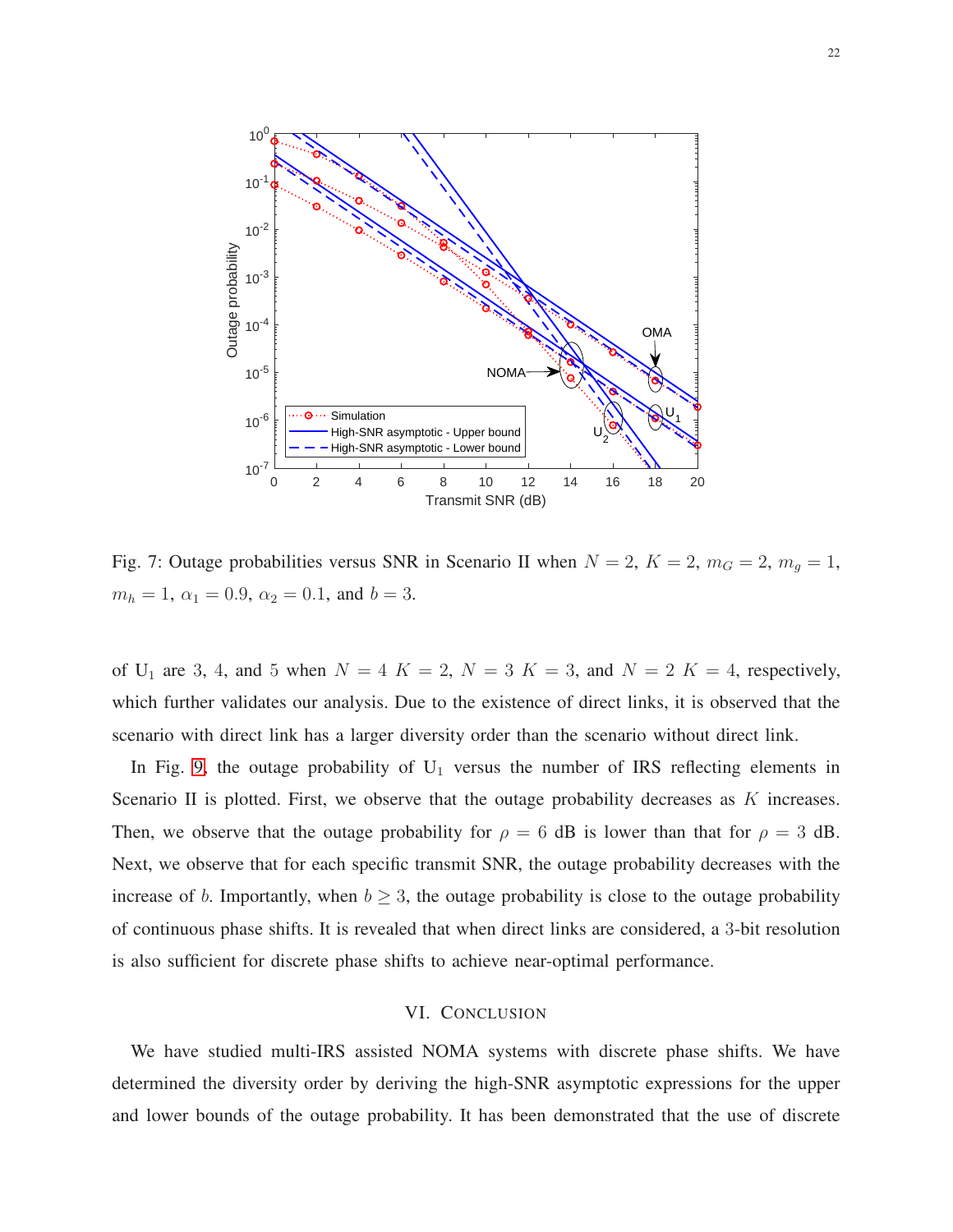<span id="page-22-0"></span>

Fig. 8: Outage probability of U<sub>1</sub> versus SNR for NOMA in Scenario II when  $m_G = 2$ ,  $m_g = 1$ ,  $m_h = 1$ , and  $b = 3$ .

phase shift does not degrade diversity order. Furthermore, it has been shown that a 3-bit resolution is sufficient for discrete phase shifts to achieve the near-optimal performance. Therefore, IRSs with discrete phase shifts strike a balance between system performance and hardware cost. As the CSI is assumed to be perfectly known at the BS in this paper, IRS-assisted networks with imperfect CSI are worth investigating for future work. In addition, optimizing power allocation for NOMA can further improve the performance of the considered network, which is another promising future research direction.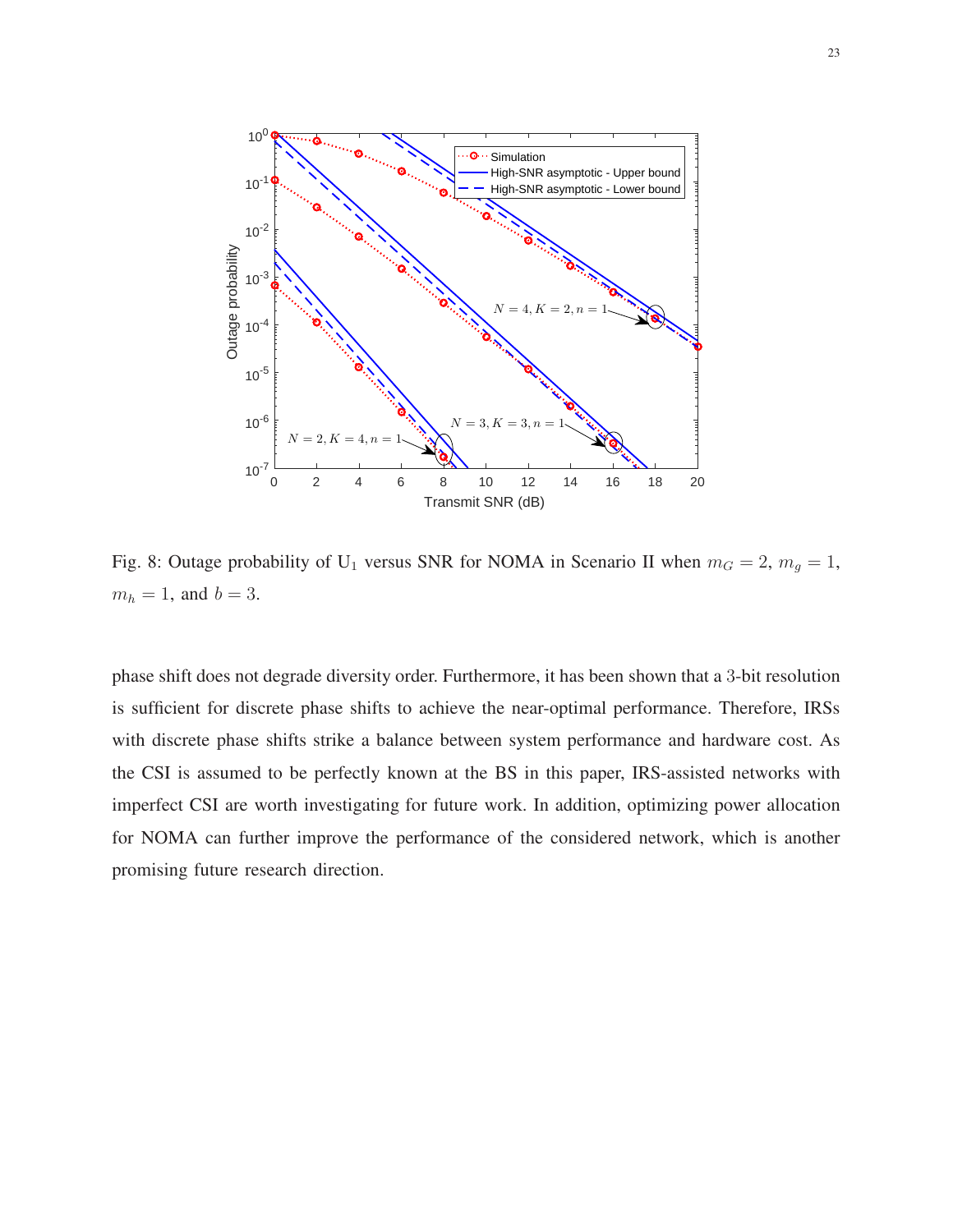<span id="page-23-1"></span>

Fig. 9: Outage probability of U<sub>1</sub> versus K for NOMA in Scenario II when  $\rho = 3$  dB and 6 dB. Here,  $N = 3$ ,  $m_G = 2$ ,  $m_g = 1$ ,  $m_h = 1$ ,  $\alpha_1 = 0.7$ ,  $\alpha_2 = 0.2$ , and  $\alpha_3 = 0.1$ .

#### <span id="page-23-0"></span>APPENDIX A

# PROOF OF LEMMA [2](#page-9-0)

*Unordered channel gain:* First, we need to derive the PDF of the unordered channel gain after adopting the optimal discrete phase shifts  $\{\hat{\theta}_k^*\}$ ,<sup>[1](#page-23-2)</sup> which is denoted by Y. We have

$$
Y = \beta \left| \sum_{k=1}^{K} |G_k^*| |g_k^*| e^{j \theta_k^{1,*,er}} \right| \ge \beta \sum_{k=1}^{K} |G_k^*| |g_k^*| \cos \left( \theta_k^{1,*,er} \right) \ge a \sum_{k=1}^{K} |G_k^*| |g_k^*|,\tag{A.1}
$$

<span id="page-23-3"></span>where the equality holds when  $b \to \infty$ . Next, we denote  $Q = \sum_{k=1}^{K} Q_k$ , where  $Q_k = |G_k^*||g_k^*|$ . Since all  $Q_k$   $(k = 1, 2, \dots, K)$  are independent and identically distributed (i.i.d.), according to [\[49\]](#page-29-3), the PDF of single  $Q_k$  (the product of two Nakagami-m random variables) is given by

$$
f_{Q_k}(q) = \frac{4(m_s m_l)^{\frac{m_s + m_l}{2}}}{\Gamma(m_s)\Gamma(m_l)} q^{m_s + m_l - 1} K_{m_s - m_l}(2\sqrt{m_s m_l}q),
$$
 (A.2)

<span id="page-23-2"></span><sup>&</sup>lt;sup>1</sup>We use the superscript  $*$  instead of n to indicate non-ordering in this section.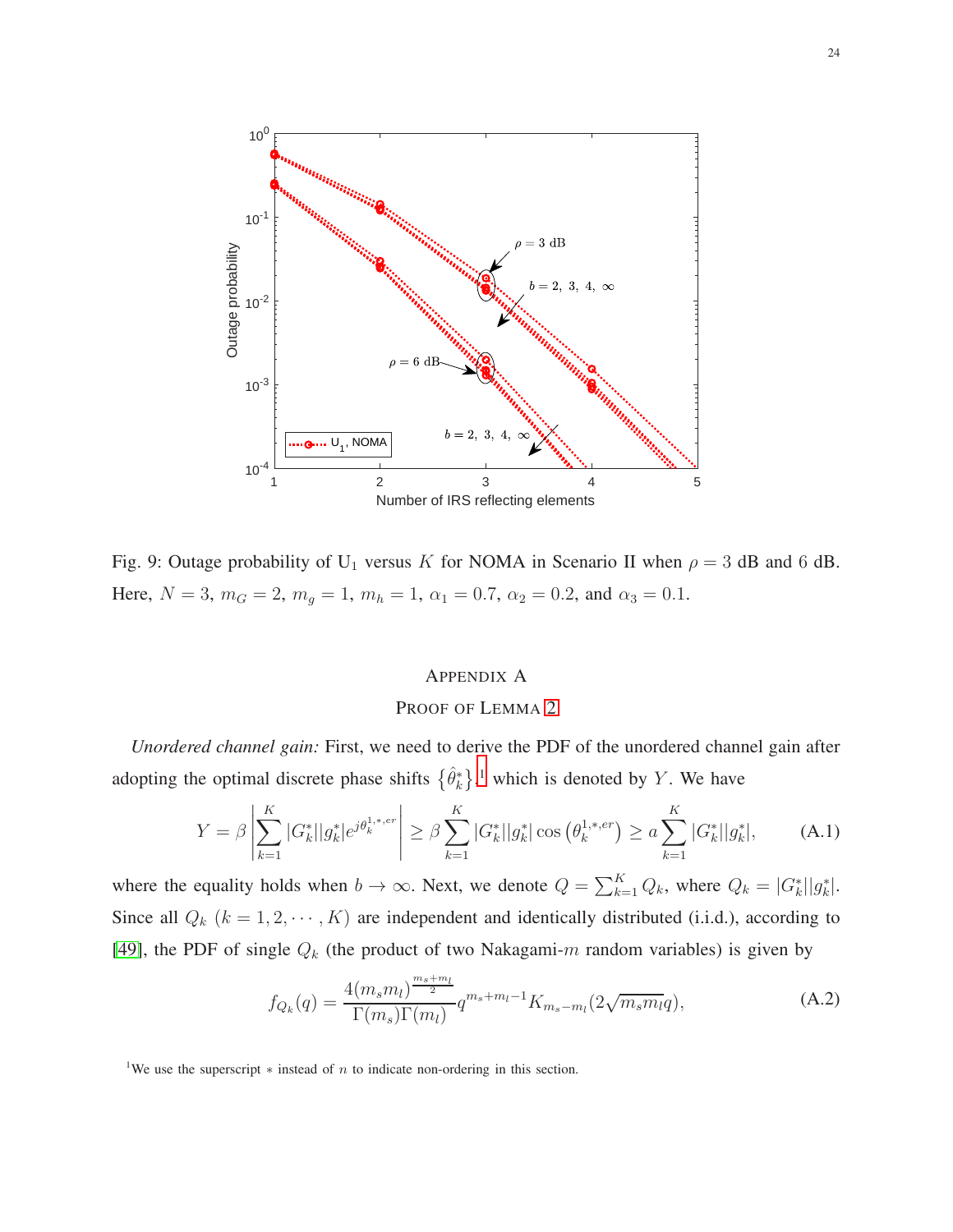for  $q \geq 0$ , where  $K_v(\cdot)$  is the modified Bessel function of the second kind. The Laplace transform of  $f_{Q_k}(q)$  is derived as

$$
\mathcal{L}_{f_{Q_k}}(s) = \frac{4(m_s m_l)^{\frac{m_s + m_l}{2}}}{\Gamma(m_s)\Gamma(m_l)} \int_0^\infty q^{m_s + m_l - 1} e^{-sq} K_{m_s - m_l}(2\sqrt{m_s m_l}q) dq.
$$
 (A.3)

Furthermore, by referring to [\[50,](#page-29-4) eq. (6.621.3)], we have

$$
\mathcal{L}_{f_{Q_k}}(s) = \phi_1 \left( s + 2\sqrt{m_s m_l} \right)^{-2m_s} F\left(2m_s, m_s - m_l + \frac{1}{2}; m_s + m_l + \frac{1}{2}; \frac{s - 2\sqrt{m_s m_l}}{s + 2\sqrt{m_s m_l}} \right), \tag{A.4}
$$

where  $\phi_1 = \frac{\sqrt{\pi}4^{m_s - m_l + 1}(m_s m_l)^{m_s} \Gamma(2m_s) \Gamma(2m_l)}{\Gamma(m_s) \Gamma(m_s + m_s + 1)}$  $F_{\Gamma(m_s,m_l)}^{s \to n_l + (m_s m_l) \to s_1 (2m_s) (2m_l)}$  and  $F(\cdot,\cdot;\cdot;\cdot)$  is the hypergeometric series. When  $s \to \infty$ , since  $m_s < m_l$  satisfies the condition of [\[50,](#page-29-4) eq. (9.122.1)], we have

$$
\mathcal{L}_{f_{Q_k}}^{\infty}(s) = \phi_2 s^{-2m_s},\tag{A.5}
$$

<span id="page-24-2"></span><span id="page-24-1"></span>where  $\phi_2 = \frac{\sqrt{\pi}4^{m_s - m_l + 1}(m_s m_l)^{m_s} \Gamma(2m_s) \Gamma(m_l - 2m_s)}{\Gamma(m_l)\Gamma(m_l)\Gamma(m_l - m_l + 1)}$  $\frac{m_l \cdot (m_s m_l)^{m_s} (2m_s) (2m_l - 2m_s)}{\Gamma(m_s) \Gamma(m_l) \Gamma(m_l - m_s + \frac{1}{2})}$ . Since all  $Q_k$  are i.i.d., we have

$$
\mathcal{L}_{f_Q}^{\infty}(s) = \prod_{k=1}^{K} \mathcal{L}_{f_{Q_k}}^{\infty}(s) = \phi_2^{K} s^{-2m_s K}.
$$
\n(A.6)

Thus, by performing the inverse Laplace transform for [\(A.6\)](#page-24-1) and referring to [\[50,](#page-29-4) eq. (17.13.3)], the PDF of Q for  $q \to 0^+$  can be derived as

$$
f_Q^{0^+}(q) = \frac{\phi_2^K}{\Gamma(2m_s K)} q^{2m_s K - 1}.
$$
\n(A.7)

Following that, according to [\[50,](#page-29-4) eq. (3.351.1)], the CDF of  $Q$  for  $q \to 0^+$  can be derived as

$$
F_Q^{0^+}(q) = \frac{\phi_2^K}{\Gamma(2m_s K) 2m_s K} q^{2m_s K}.
$$
\n(A.8)

Finally, the PDF and CDF of Y's lower bound for  $y \to 0^+$  can be derived as follows:

$$
f_{Y,low}^{0^+}(y) = \frac{1}{a} f_Q^{0^+} \left(\frac{y}{a}\right) = \phi_3 y^{2m_s K - 1},\tag{A.9}
$$

$$
F_{Y,low}^{0^+}(y) = F_Q^{0^+} \left(\frac{y}{a}\right) = \xi_1 y^{2m_s K},\tag{A.10}
$$

<span id="page-24-0"></span>where  $\phi_3 = \frac{\phi_2^K}{\Gamma(2m_sK)a^{2m_s}K}$  and  $\xi_1 = \frac{\phi_3}{2m_s}$  $\frac{\phi_3}{2m_s K}.$ 

*Ordered channel gain:* Based on order statistics [\[51\]](#page-29-5), the CDF of  $Y_n$ 's lower bound for  $y \to 0^+$ is given by

$$
F_{Y_n,low}^{0^+}(y) = \frac{N!}{(N-n)!(n-1)!} \sum_{i=0}^{N-n} {N-n \choose i} \frac{(-1)^i}{n+i} \left(F_{Y,low}^{0^+}(y)\right)^{n+i}.
$$
 (A.11)

For the case of  $b \to \infty$ , the quantization error  $\theta_k^{1,n,er} \to 0$ , and the equality holds in [\(A.1\)](#page-23-3) with  $a = \beta \cos \left( \frac{\pi}{2l} \right)$  $\left(\frac{\pi}{2^b}\right) \to \beta$ . Therefore, the derived CDF is for  $Y_n$ , not  $Y_n$ 's lower bound. Furthermore, we can obtain [\(11\)](#page-9-1) after substituting a by  $\beta$  in [\(10\)](#page-9-2). This completes the proof.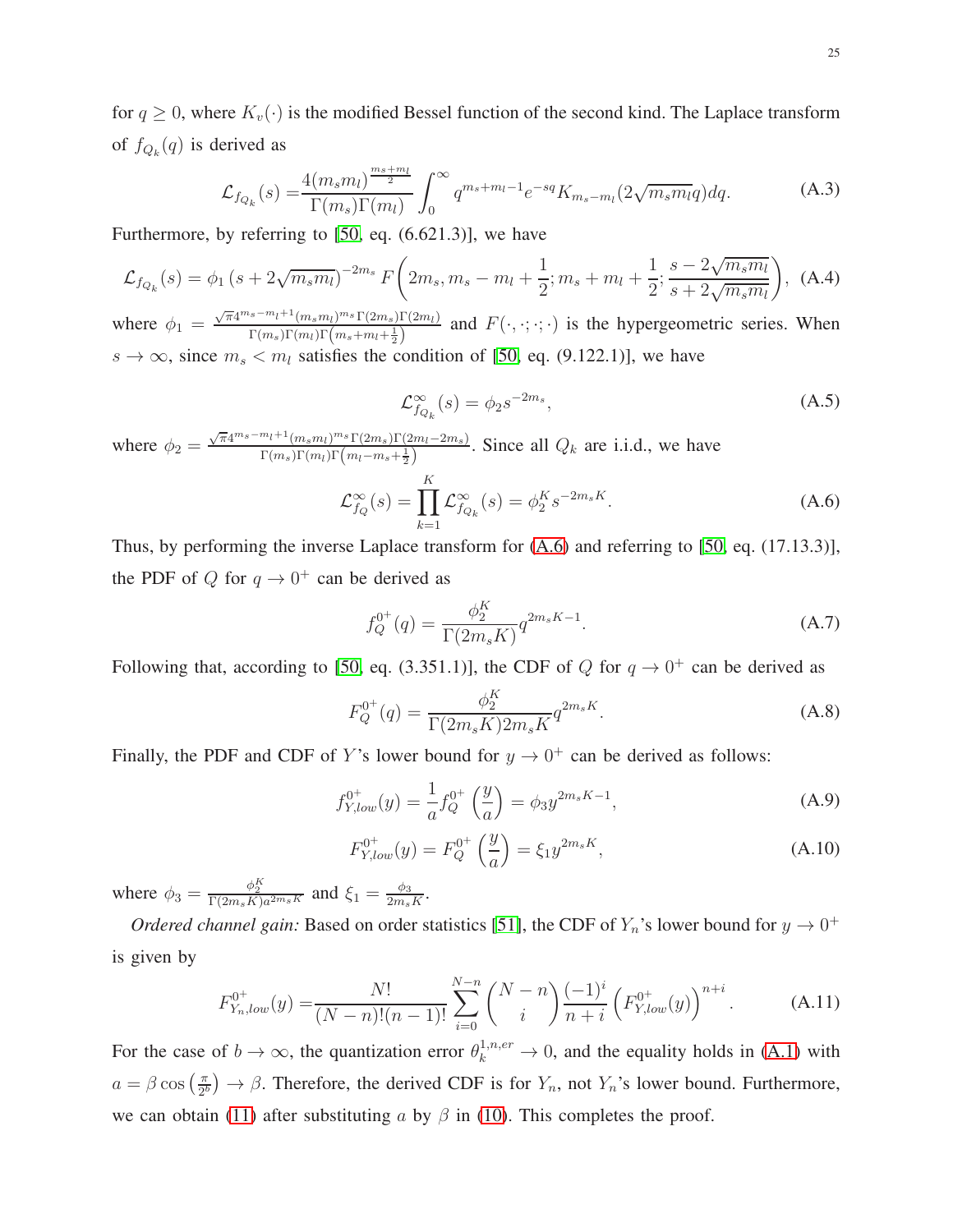# <span id="page-25-0"></span>APPENDIX B

# PROOF OF LEMMA [4](#page-14-0)

*Unordered channel gain:* First, we need to derive the PDF of the unordered channel gain which is denoted by  $Z$ . We have<sup>[2](#page-25-1)</sup>

$$
Z \ge |h_*| + \beta \sum_{k=1}^K |G_k^*| |g_k^*| \cos \left(\theta_k^{2,*,er}\right) \ge |h_*| + a \sum_{k=1}^K |G_k^*| |g_k^*|,\tag{B.1}
$$

where the equality holds when  $b \to \infty$ . Since  $h_*$  follows the Nakagami-m fading model, the PDF of  $|h_*|$  is given by

$$
f_{|h_*|}(x) = \frac{2m_h^{m_h}}{\Gamma(m_h)} x^{2m_h - 1} e^{-m_h x^2}.
$$
 (B.2)

The Laplace transform of  $f_{|h_*|}(x)$  is given by

$$
\mathcal{L}_{f_{|h*|}}(s) = \frac{2m_h^{m_h}}{\Gamma(m_h)} \int_0^\infty x^{2m_h - 1} e^{-m_h x^2} e^{-sx} dx.
$$
 (B.3)

<span id="page-25-2"></span>Then, by referring to [\[50,](#page-29-4) eq. (3.462.1)], we can derive that

$$
\mathcal{L}_{f_{|h*|}}(s) = \frac{\Gamma(2m_h)}{\Gamma(m_h)} e^{\frac{s^2}{8m_h}} D_{-2m_h} \left(\frac{s}{\sqrt{2m_h}}\right),\tag{B.4}
$$

where  $D_p(\cdot)$  is the Parabolic cylinder function. Furthermore, based on  $D_p(s) \approx e^{-\frac{s^2}{4}} s^p$  [\[50,](#page-29-4) eq. (9.246.1)], we approximate [\(B.4\)](#page-25-2) for  $s \to \infty$  as

$$
\mathcal{L}_{f_{|h_*|}}^{\infty}(s) = \frac{\Gamma(2m_h)(2m_h)^{m_h}}{\Gamma(m_h)} s^{-2m_h}.
$$
\n(B.5)

On the other hand, we denote  $Q' = \sum_{k=1}^{K} Q'_k$  with  $Q'_k = a |G^*_k||g^*_k| = aQ_k$  and have

$$
f_{Q'_k}(q') = \frac{1}{a} f_{Q_k}\left(\frac{q'}{a}\right). \tag{B.6}
$$

Then, the Laplace transform of  $f_{Q'_{k}}(q')$  is derived as

$$
\mathcal{L}_{f_{Q'_k}}(s) = \mathcal{L}_{f_{Q_k}}(as). \tag{B.7}
$$

Since all  $Q'_{l}$  $k$  are i.i.d., we have

$$
\mathcal{L}_{f_{Q'}}(s) = \prod_{k=1}^{K} \mathcal{L}_{f_{Q'_k}}(s) = \left(\mathcal{L}_{f_{Q'_k}}(s)\right)^K.
$$
\n(B.8)

<span id="page-25-1"></span><sup>&</sup>lt;sup>2</sup>We use the subscript/superscript  $*$  instead of  $n$  to indicate non-ordering in this section.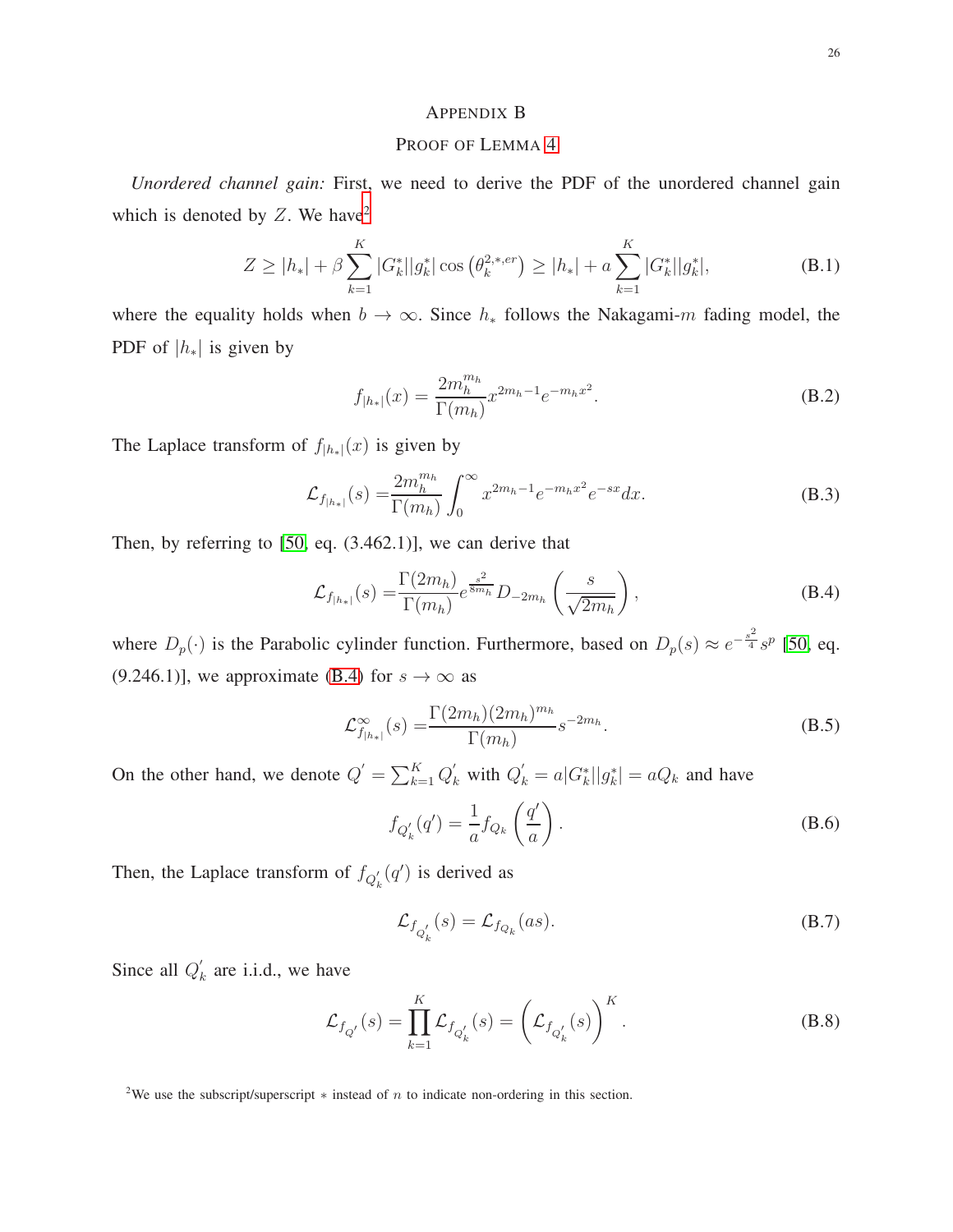Furthermore, since  $|h_*|$  and  $Q'$  are independent, by referring to [\(A.5\)](#page-24-2), we have

$$
\mathcal{L}_{f_{Z,low}}^{\infty}(s) = \mathcal{L}_{f_{|h_*|}}^{\infty}(s) \mathcal{L}_{f_{Q'}}^{\infty}(s) = \mathcal{L}_{f_{|h_*|}}^{\infty}(s) \left(\mathcal{L}_{f_{Q_k}}^{\infty}(as)\right)^K
$$
\n
$$
= \frac{\Gamma(2m_h)(2m_h)^{m_h} \phi_2^K a^{-2m_s K}}{\Gamma(m_h)} s^{-2m_h - 2m_s K},
$$
\n(B.9)

for  $s \to \infty$ . After carrying out the inverse Laplace transform, we can derive the PDF and CDF of  $Z$ 's lower bound for  $z \to 0^+$  as follows:

$$
f_{Z,low}^{0^+}(z) = \phi_5 z^{2m_h + 2m_s K - 1},
$$
\n(B.10)

$$
F_{Z,low}^{0^+}(z) = \xi_3 z^{2m_h + 2m_s K},\tag{B.11}
$$

<span id="page-26-5"></span>where  $\phi_5 = \frac{\Gamma(2m_h)(2m_h)^{m_h} \phi_2^K a^{-2m_s K}}{\Gamma(m_h) \Gamma(2m_h + 2m_s K)}$  $\frac{m_h(2m_h)^{m_h}\phi_2^{\kappa}a^{-2m_s\kappa}}{\Gamma(m_h)\Gamma(2m_h+2m_sK)}$  and  $\xi_3=\frac{\phi_5}{2m_h+2}$  $\frac{\varphi_5}{2m_h+2m_sK}$ .

*Ordered channel gain:* Based on order statistics [\[51\]](#page-29-5), the CDF of  $Z_n$ 's lower bound for  $z \to 0^+$ is given by

$$
F_{Z_n,low}^{0^+}(z) = \frac{N!}{(N-n)!(n-1)!} \sum_{i=0}^{N-n} {N-n \choose i} \frac{(-1)^i}{n+i} \left(F_{Z,low}^{0^+}(z)\right)^{n+i}.
$$
 (B.12)

For the case of  $b \to \infty$ , it is similar to the proof of Lemma [2,](#page-9-0) and we can derive [\(26\)](#page-14-2). This completes the proof.

#### ACKNOWLEDGMENT

The authors would like to thank Professor Mohamed-Slim Alouini from King Abdullah University of Science and Technology (KAUST) for helping them improve the system model.

#### **REFERENCES**

- <span id="page-26-1"></span><span id="page-26-0"></span>[1] Z. Ding, Y. Liu, J. Choi, Q. Sun, M. Elkashlan, C.-L. I, and H. V. Poor, "Application of non-orthogonal multiple access in LTE and 5G networks," *IEEE Commun. Mag.*, vol. 55, no. 2, pp. 185–191, Feb. 2017.
- [2] J. Montalban, P. Scopelliti, M. Fadda, E. Iradier, C. Desogus, P. Angueira, M. Murroni, and G. Araniti, "Multimedia multicast services in 5G networks: Subgrouping and non-orthogonal multiple access techniques," *IEEE Commun. Mag.*, vol. 56, no. 3, pp. 91–95, Mar. 2018.
- <span id="page-26-3"></span><span id="page-26-2"></span>[3] Z. Wang, L. Liu, and S. Cui, "Channel estimation for intelligent reflecting surface assisted multiuser communications: Framework, algorithms, and analysis," *IEEE Trans. Wireless Commun.*, vol. 19, no. 10, pp. 6607–6620, Oct. 2020.
- <span id="page-26-4"></span>[4] Y. Liu, Z. Qin, M. Elkashlan, Z. Ding, A. Nallanathan, and L. Hanzo, "Non-orthogonal multiple access for 5G and beyond," *Proc. IEEE*, vol. 105, no. 12, pp. 2347–2381, Dec. 2017.
- [5] Y. Liu, X. Liu, X. Mu, T. Hou, J. Xu, Z. Qin, M. Di Renzo, and N. Al-Dhahir, "Reconfigurable intelligent surfaces: Principles and opportunities," *IEEE Commun. Surveys Tuts.*, early access, May 5, 2021, doi: 10.1109/COMST.2021.3077737.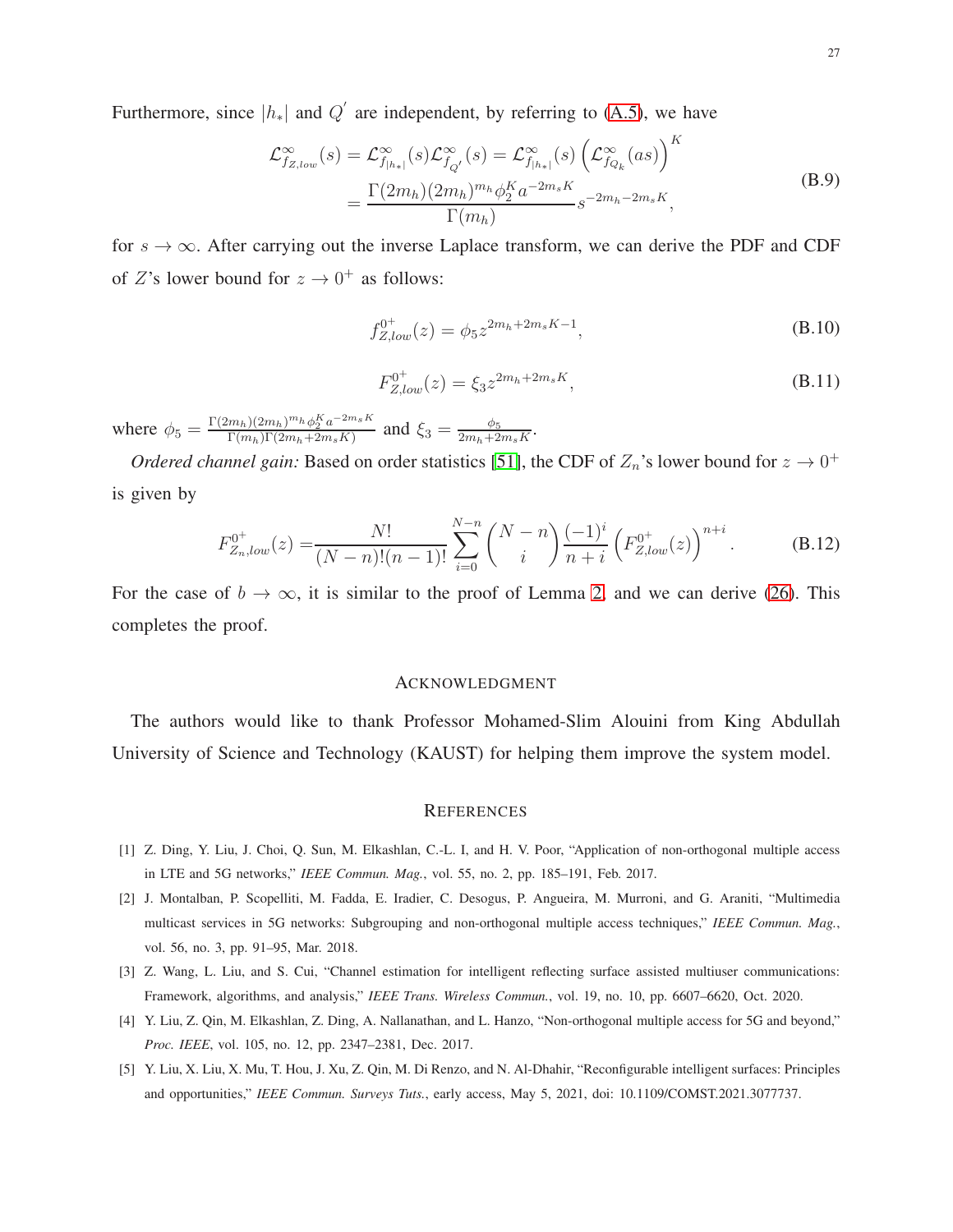- <span id="page-27-1"></span><span id="page-27-0"></span>[6] X. Mu, Y. Liu, L. Guo, J. Lin, and N. Al-Dhahir, "Exploiting intelligent reflecting surfaces in NOMA networks: Joint beamforming optimization," *IEEE Trans. Wireless Commun.*, vol. 19, no. 10, pp. 6884–6898, Oct. 2020.
- <span id="page-27-2"></span>[7] H. Shen, W. Xu, S. Gong, Z. He, and C. Zhao, "Secrecy rate maximization for intelligent reflecting surface assisted multi-antenna communications," *IEEE Commun. Lett.*, vol. 23, no. 9, pp. 1488–1492, Sep. 2019.
- [8] G. Zhou, C. Pan, H. Ren, K. Wang, and A. Nallanathan, "A framework of robust transmission design for IRS-aided MISO communications with imperfect cascaded channels," *IEEE Trans. Signal Process.*, vol. 68, pp. 5092–5106, 2020.
- <span id="page-27-3"></span>[9] L. Dong and H.-M. Wang, "Secure MIMO transmission via intelligent reflecting surface," *IEEE Wireless Commun. Lett.*, vol. 9, no. 6, pp. 787–790, Jun. 2020.
- <span id="page-27-4"></span>[10] K. Feng, Q. Wang, X. Li, and C.-K. Wen, "Deep reinforcement learning based intelligent reflecting surface optimization for MISO communication systems," *IEEE Wireless Commun. Lett.*, vol. 9, no. 5, pp. 745–749, May 2020.
- <span id="page-27-5"></span>[11] Q. Wu and R. Zhang, "Towards smart and reconfigurable environment: Intelligent reflecting surface aided wireless network," *IEEE Commun. Mag.*, vol. 58, no. 1, pp. 106–112, Jan. 2020.
- <span id="page-27-6"></span>[12] Y. Liu, Z. Qin, M. Elkashlan, Y. Gao, and L. Hanzo, "Enhancing the physical layer security of non-orthogonal multiple access in large-scale networks," *IEEE Trans. Wireless Commun.*, vol. 16, no. 3, pp. 1656–1672, Mar. 2017.
- <span id="page-27-7"></span>[13] M. Cui, G. Zhang, and R. Zhang, "Secure wireless communication via intelligent reflecting surface," *IEEE Wireless Commun. Lett.*, vol. 8, no. 5, pp. 1410–1414, Oct. 2019.
- <span id="page-27-8"></span>[14] Z. Ding, Z. Yang, P. Fan, and H. V. Poor, "On the performance of non-orthogonal multiple access in 5G systems with randomly deployed users," *IEEE Signal Process. Lett.*, vol. 21, no. 12, pp. 1501–1505, Dec. 2014.
- <span id="page-27-9"></span>[15] Z. Ding, P. Fan, and H. V. Poor, "Impact of user pairing on 5G nonorthogonal multiple-access downlink transmissions," *IEEE Trans. Veh. Technol.*, vol. 65, no. 8, pp. 6010–6023, Aug. 2016.
- <span id="page-27-10"></span>[16] J. A. Oviedo and H. R. Sadjadpour, "A fair power allocation approach to NOMA in multi-user SISO systems," *IEEE Trans. Veh. Technol.*, vol. 66, no. 9, pp. 7974–7985, Sep. 2017.
- <span id="page-27-11"></span>[17] P. Xu, Z. Ding, X. Dai, and H. V. Poor, "A new evaluation criterion for non-orthogonal multiple access in 5G software defined networks," *IEEE Access*, vol. 3, pp. 1633–1639, Sep. 2015.
- <span id="page-27-12"></span>[18] Y. Liu, Z. Ding, M. Elkashlan, and H. V. Poor, "Cooperative non-orthogonal multiple access with simultaneous wireless information and power transfer," *IEEE J. Sel. Areas Commun.*, vol. 34, no. 4, pp. 938–953, Apr. 2016.
- <span id="page-27-13"></span>[19] J. Zuo, Y. Liu, Z. Qin, and N. Al-Dhahir, "Resource allocation in intelligent reflecting surface assisted NOMA systems," *IEEE Trans. Commun.*, vol. 68, no. 11, pp. 7170–7183, Nov. 2020.
- <span id="page-27-14"></span>[20] Ö. Özdogan, E. Björnson, and E. G. Larsson, "Intelligent reflecting surfaces: Physics, propagation, and pathloss modeling," *IEEE Wireless Commun. Lett.*, vol. 9, no. 5, pp. 581–585, May 2020.
- [21] D. Mishra and H. Johansson, "Channel estimation and low-complexity beamforming design for passive intelligent surface assisted MISO wireless energy transfer," in *Proc. IEEE Int. Conf. Acoust., Speech and Signal Process. (ICASSP)*, Brighton, UK, May 2019, pp. 4659–4663.
- <span id="page-27-16"></span><span id="page-27-15"></span>[22] Z.-Q. He and X. Yuan, "Cascaded channel estimation for large intelligent metasurface assisted massive MIMO," *IEEE Wireless Commun. Lett.*, vol. 9, no. 2, pp. 210–214, Feb. 2020.
- <span id="page-27-17"></span>[23] H. Liu, X. Yuan, and Y.-J. A. Zhang, "Matrix-calibration-based cascaded channel estimation for reconfigurable intelligent surface assisted multiuser MIMO," *IEEE J. Sel. Areas Commun.*, vol. 38, no. 11, pp. 2621–2636, Nov. 2020.
- [24] M. Di Renzo, K. Ntontin, J. Song, F. H. Danufane, X. Qian, F. Lazarakis, J. De Rosny, D.-T. Phan-Huy, O. Simeone, R. Zhang *et al.*, "Reconfigurable intelligent surfaces vs. relaying: Differences, similarities, and performance comparison," *IEEE Open J. Commun. Soc.*, vol. 1, pp. 798–807, Jul. 2020.
- <span id="page-27-18"></span>[25] E. Björnson, Ö. Özdogan, and E. G. Larsson, "Intelligent reflecting surface versus decode-and-forward: How large surfaces are needed to beat relaying?" *IEEE Wireless Commun. Lett.*, vol. 9, no. 2, pp. 244–248, Feb. 2020.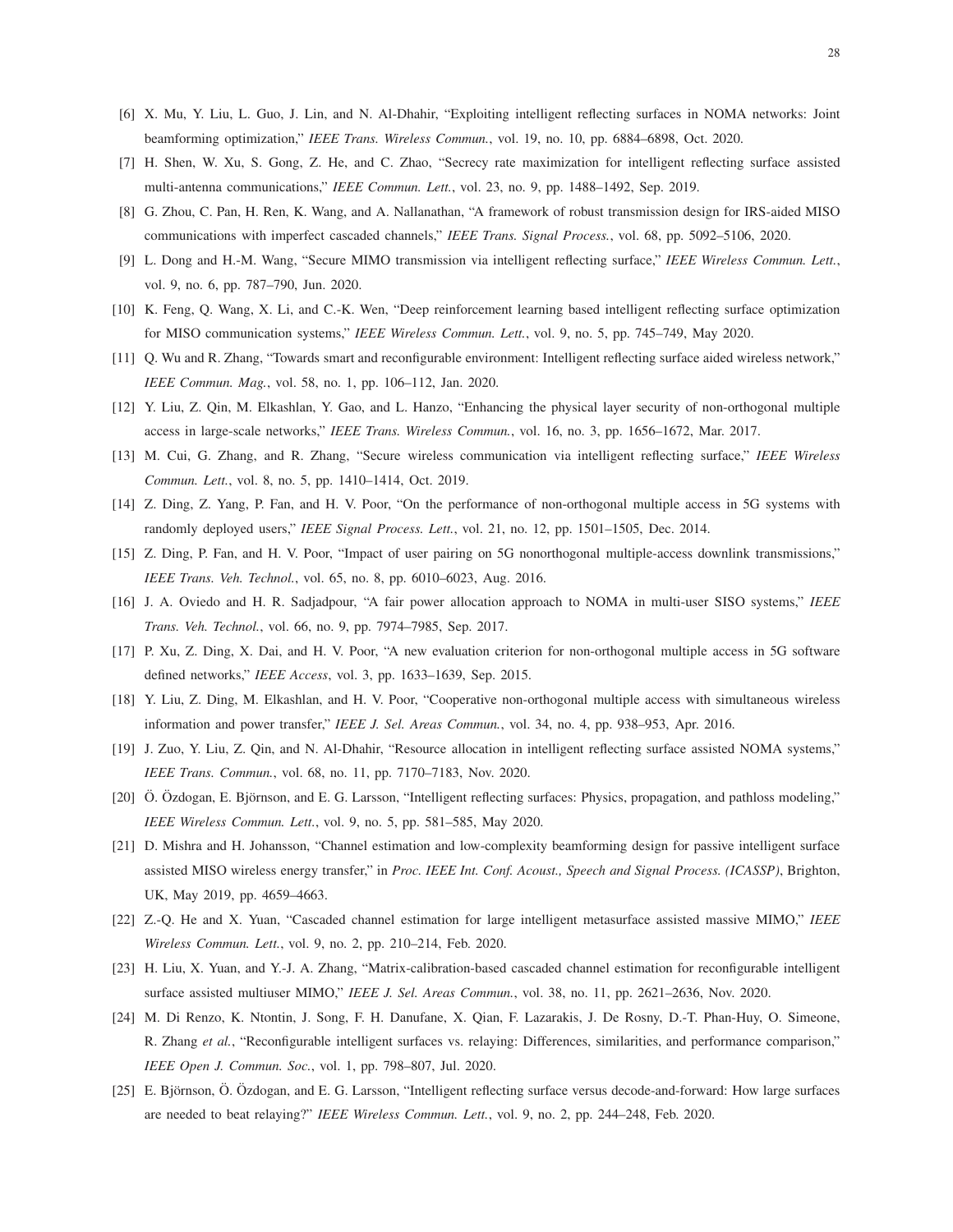- <span id="page-28-1"></span><span id="page-28-0"></span>[26] J. Lyu and R. Zhang, "Spatial throughput characterization for intelligent reflecting surface aided multiuser system," *IEEE Wireless Commun. Lett.*, vol. 9, no. 6, pp. 834–838, Jun. 2020.
- <span id="page-28-2"></span>[27] Z. Zhang, Y. Cui, F. Yang, and L. Ding, "Analysis and optimization of outage probability in multi-intelligent reflecting surface-assisted systems," 2019, *arXiv:1909.02193*. [Online]. Available:<https://arxiv.org/abs/1909.02193>
- <span id="page-28-3"></span>[28] X. Yu, D. Xu, and R. Schober, "MISO wireless communication systems via intelligent reflecting surfaces," in *Proc. IEEE/CIC Int. Conf. Commun. China (ICCC)*, Changchun, China, Aug. 2019, pp. 735–740.
- <span id="page-28-4"></span>[29] Q. Wu and R. Zhang, "Intelligent reflecting surface enhanced wireless network via joint active and passive beamforming," *IEEE Trans. Wireless Commun.*, vol. 18, no. 11, pp. 5394–5409, Nov. 2019.
- <span id="page-28-5"></span>[30] H. Han, J. Zhao, D. Niyato, M. Di Renzo, and Q.-V. Pham, "Intelligent reflecting surface aided network: Power control for physical-layer broadcasting," in *Proc. IEEE Int. Conf. Commun. (ICC)*, Dublin, Ireland, Jun. 2020, pp. 1–7.
- <span id="page-28-6"></span>[31] X. Guan, Q. Wu, and R. Zhang, "Intelligent reflecting surface assisted secrecy communication: Is artificial noise helpful or not?" *IEEE Wireless Commun. Lett.*, vol. 9, no. 6, pp. 778–782, Jun. 2020.
- [32] J. Xu, W. Xu, and A. L. Swindlehurst, "Discrete phase shift design for practical large intelligent surface communication," in *Proc. IEEE Pacific Rim Conf. Commun., Comput. and Signal Process. (PACRIM)*, Victoria, BC, Canada, Aug. 2019, pp. 1–5.
- <span id="page-28-8"></span><span id="page-28-7"></span>[33] C. You, B. Zheng, and R. Zhang, "Channel estimation and passive beamforming for intelligent reflecting surface: Discrete phase shift and progressive refinement," *IEEE J. Sel. Areas Commun.*, vol. 38, no. 11, pp. 2604–2620, Nov. 2020.
- [34] H. Guo, Y.-C. Liang, J. Chen, and E. G. Larsson, "Weighted sum-rate maximization for intelligent reflecting surface enhanced wireless networks," in *Proc. IEEE Global Commun. Conf. (GLOBECOM)*, Waikoloa, HI, USA, Dec. 2019, pp. 1–6.
- <span id="page-28-9"></span>[35] S. Abeywickrama, R. Zhang, Q. Wu, and C. Yuen, "Intelligent reflecting surface: Practical phase shift model and beamforming optimization," *IEEE Trans. Commun.*, vol. 68, no. 9, pp. 5849–5863, Sep. 2020.
- <span id="page-28-10"></span>[36] Q. Wu and R. Zhang, "Beamforming optimization for intelligent reflecting surface with discrete phase shifts," in *Proc. IEEE Int. Conf. Acoust., Speech and Signal Process. (ICASSP)*, Brighton, UK, May 2019, pp. 7830–7833.
- <span id="page-28-11"></span>[37] ——, "Beamforming optimization for wireless network aided by intelligent reflecting surface with discrete phase shifts," *IEEE Trans. Commun.*, vol. 68, no. 3, pp. 1838–1851, Mar. 2019.
- <span id="page-28-12"></span>[38] J. Ye, S. Guo, and M.-S. Alouini, "Joint reflecting and precoding designs for SER minimization in reconfigurable intelligent surfaces assisted MIMO systems," *IEEE Trans. Wireless Commun.*, vol. 19, no. 8, pp. 5561–5574, Aug. 2020.
- <span id="page-28-13"></span>[39] Z. Ding and H. V. Poor, "A simple design of IRS-NOMA transmission," *IEEE Commun. Lett.*, vol. 24, no. 5, pp. 1119–1123, May 2020.
- <span id="page-28-14"></span>[40] Z. Ding, R. Schober, and H. V. Poor, "On the impact of phase shifting designs on IRS-NOMA," *IEEE Wireless Commun. Lett.*, vol. 9, no. 10, pp. 1596–1600, Oct. 2020.
- <span id="page-28-15"></span>[41] J. Zhu, Y. Huang, J. Wang, K. Navaie, and Z. Ding, "Power efficient IRS-assisted NOMA," *IEEE Trans. Commun.*, vol. 69, no. 2, pp. 900–913, Feb. 2021.
- <span id="page-28-16"></span>[42] M. Fu, Y. Zhou, and Y. Shi, "Intelligent reflecting surface for downlink non-orthogonal multiple access networks," in *Proc. IEEE Global Commun. Conf. (GLOBECOM)*, Waikoloa, HI, USA, Dec. 2019, pp. 1–6.
- <span id="page-28-18"></span>[43] G. Yang, X. Xu, and Y.-C. Liang, "Intelligent reflecting surface assisted non-orthogonal multiple access," in *Proc. IEEE Wireless Commun. and Netw. Conf. (WCNC)*, Seoul, South Korea, May 2020, pp. 1–6.
- <span id="page-28-17"></span>[44] X. Liu, Y. Liu, Y. Chen, and H. V. Poor, "RIS enhanced massive non-orthogonal multiple access networks: Deployment and passive beamforming design," *J. Sel. Areas Commun.*, vol. 39, no. 4, pp. 1057–1071, Apr. 2021.
- [45] T. Hou, Y. Liu, Z. Song, X. Sun, Y. Chen, and L. Hanzo, "Reconfigurable intelligent surface aided NOMA networks," *IEEE J. Sel. Areas Commun.*, vol. 38, no. 11, pp. 2575–2588, Nov. 2020.